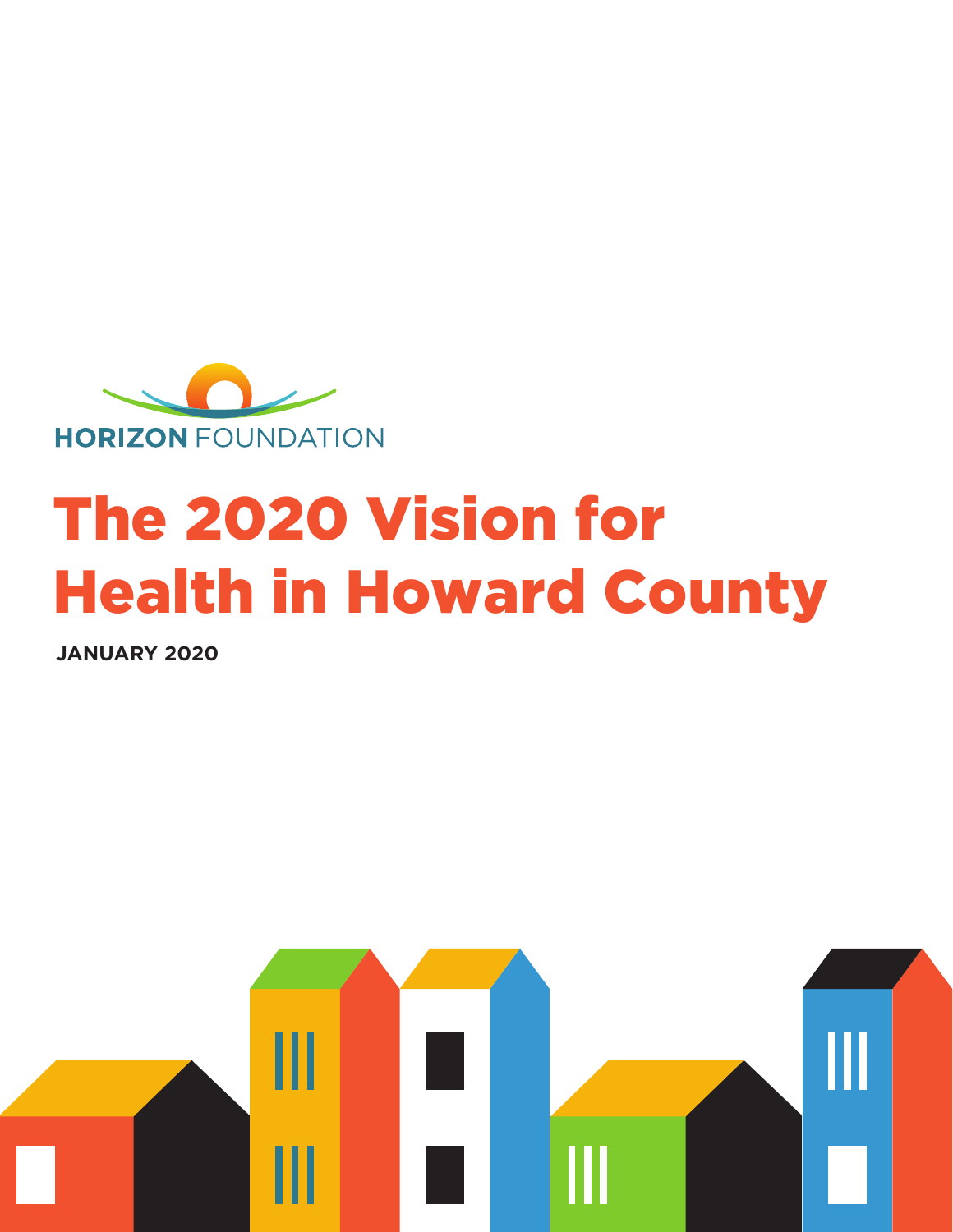For decades, Howard County has been known for its forward-thinking approach to creating the highest quality of life, serving as a national example of how people of diverse backgrounds can create a thriving community.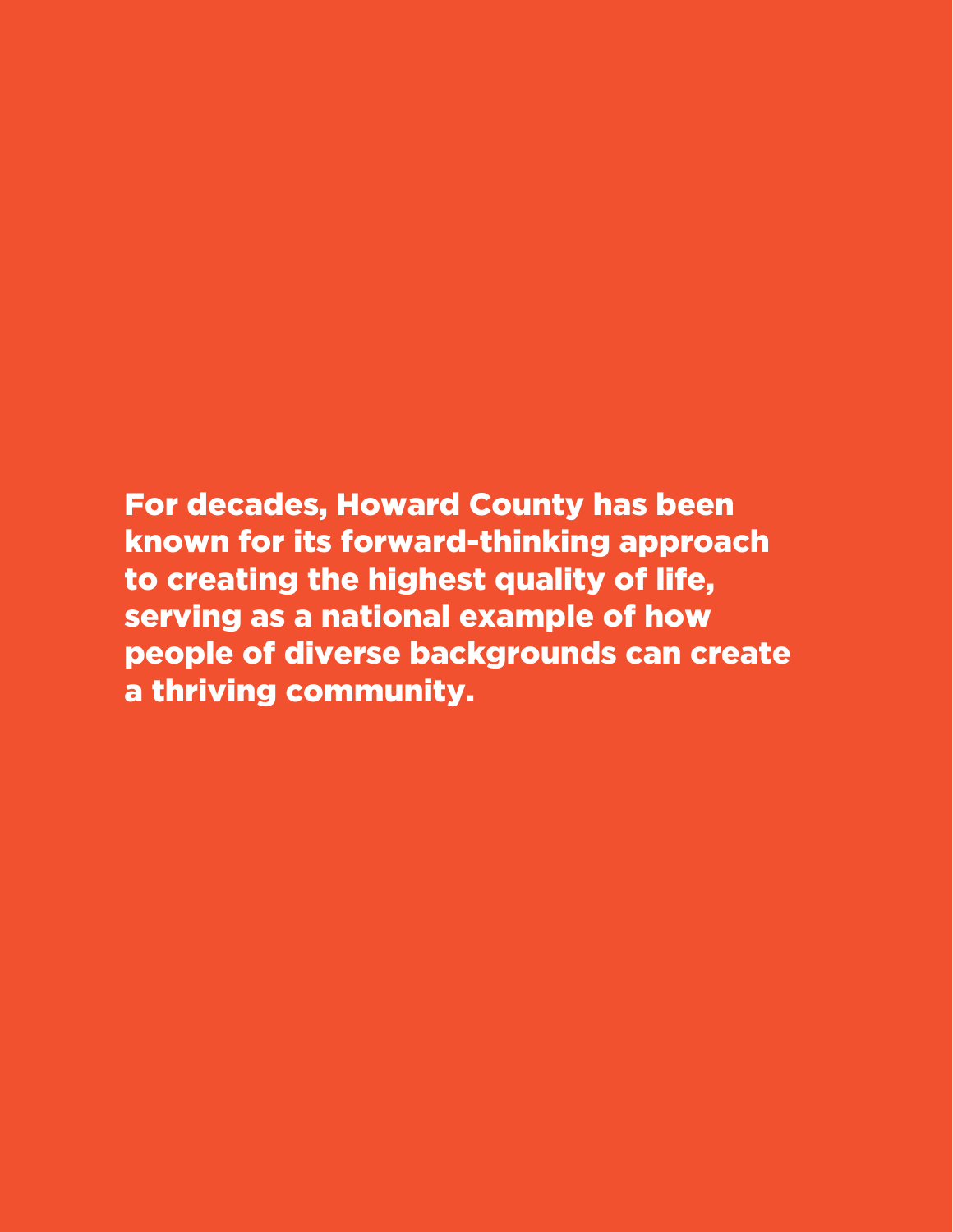

And yet, while we have experienced much progress and success, the future presents new challenges to our county. Population growth, environmental risks, demographic shifts and economic constraints will test our community in the years to come.

Because of our existing strengths, Howard County is uniquely positioned to address these challenges with determination and innovation. Howard County is rich with passionate and well-informed leaders, strong community involvement, substantial educational and economic opportunities and a wide array of public resources — all of which provide a solid foundation for a healthy and blossoming community. As a community that strives for the best, we must also acknowledge that not everybody has the same access to the county's resources and opportunities. We have the ability to be the healthiest, best county in the nation if we invest in our future now so everyone can thrive in Howard County.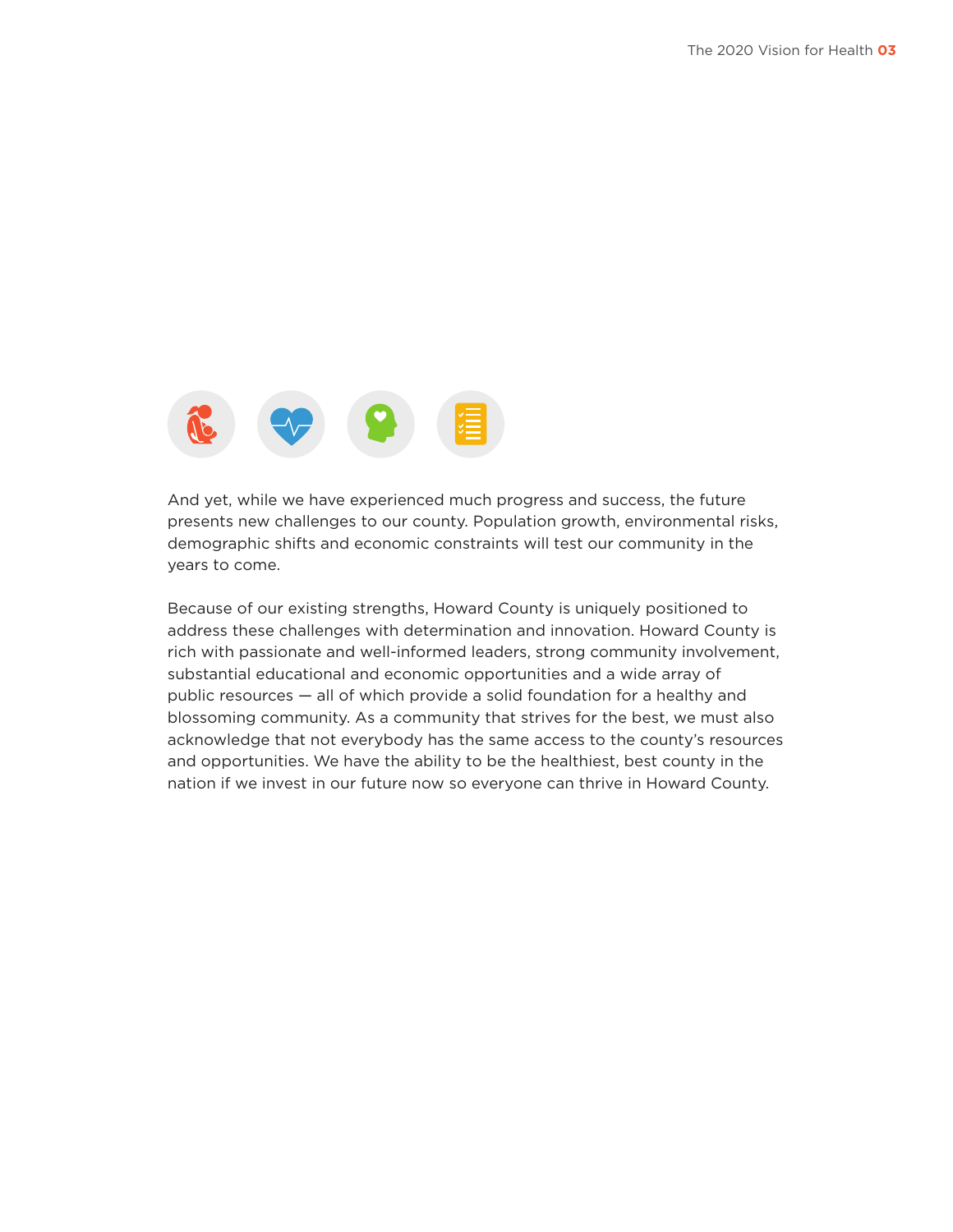#### **How do we do this?**

The Horizon Foundation believes that one of the most important assignments for the next generation of Howard County residents will be eliminating health disparities so that everyone can lead a long, healthy life. While Howard County ranks among the healthiest communities in the state and nation, we still fall short of our potential – and by maximizing our strengths, leadership and commitment, we can rise to the top. Unfortunately, even in our county, your zip code, skin color, income and other demographic factors can determine your health in very unfair ways.

#### **What's driving these differences?**

A system of policies, practices and programs that were not designed to serve everyone equally.

When it comes to inequity, we must recognize a difficult truth: From the nation's founding to today, our society has been designed to benefit some more than others. While a number of past injustices have been addressed by public policy, their legacies persist, and new injustices have emerged. Still, Howard County has emerged from this history well-positioned to address the unequal access to opportunities and outcomes that remains in our community. We are people who value community, innovation, hard work, education and ensuring fair and just opportunities to build a successful future.

Our history of cooperation and collaboration inspires us now more than ever to innovate and create the best future as the nation's leading county where **everyone** can be healthy and prosper.

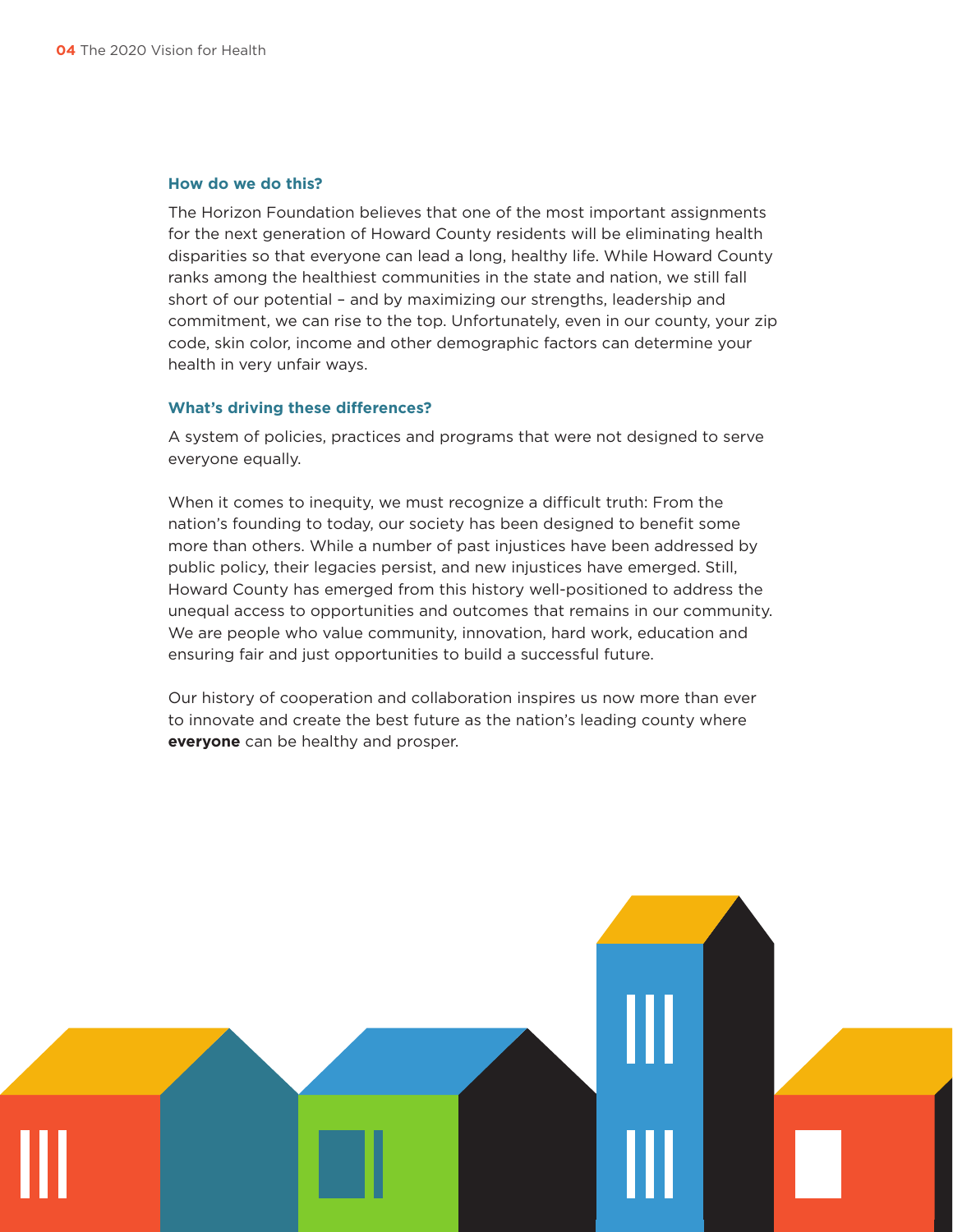By committing to a systems lens and looking at root causes, our elected officials, community leaders and residents can create solutions that improve health for the entire community. By focusing on prevention and policy change, Howard County will save lives, as well as time and money. We will also have a thriving community where everyone can contribute their strengths and not face the harmful effects of illness or despair. A thriving community will, in turn, contribute to greater prosperity and happiness for Howard County as a whole and create a stronger future for ourselves and our children.

**We acknowledge that health is affected by many factors, including the conditions in which people are born, raised and live, as well as economic stability, housing, education, transportation and experiences with discrimination. All of these contribute to health outcomes and play a role in creating health disparities.1 As a community, we must address these broad factors while also targeting efforts to address specific health challenges.** 

In this report, we present data on disparities, an analysis of causes and targeted solutions addressing four areas of health: prenatal care and infant health, chronic disease, mental health and advance care planning. We chose these four areas of focus because they serve as examples of alarming health care issues that affect residents across the county from cradle to grave, with underlying data demonstrating glaring racial disparities. We also present achievable, shorter-term, targeted actions to address those disparities based on research and models from other communities that are making progress. Over time, we hope more research on solutions to root problems will help us further tackle "upstream" strategies to help better prevent problems before they start.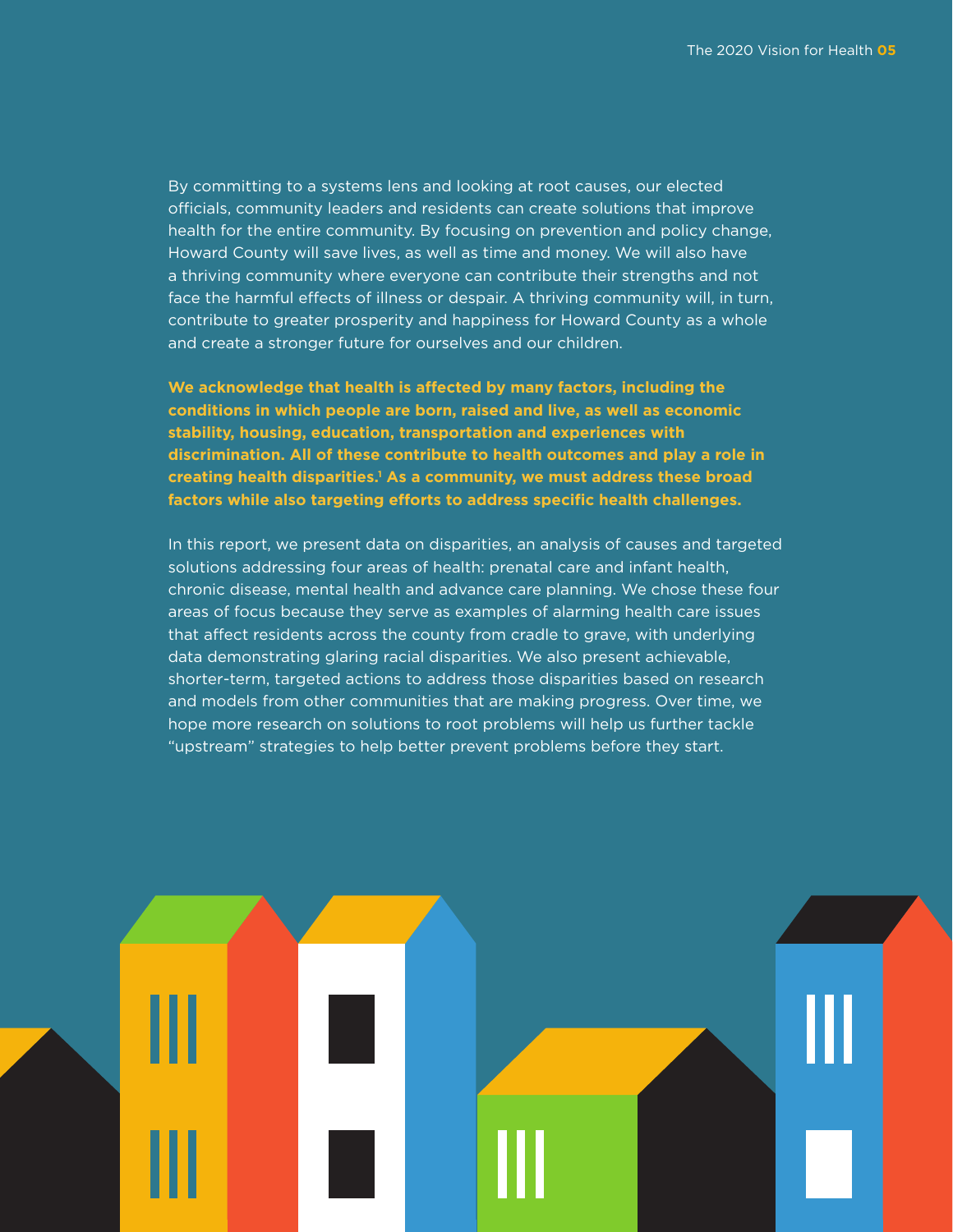

# Prenatal Care & Infant Health

*In five of the past six years of available data, Black infants in Howard County died at more than double the rate of White infants.2,3,4*

> In 2017, Black mothers were also 83% more likely to have an infant born premature and more than twice as likely to have an infant with low birth weight – key factors that contribute to infant death.5 Asian and Latino infants have also fared worse than White infants in the county, with more than 9% born premature and roughly 9% with low birth weight, compared to 7% of White infants born prematurely and 5% with low birth weight in 2017.<sup>6</sup>



#### *Mothers having an infant with a low birth weight (2017):*

When it comes to health care during pregnancy, most mothers receive prenatal care beginning in the first trimester. But in 2017, almost 11% of Latina mothers and 9% of Black mothers in the county received late or no prenatal care – more than twice the percentage of White mothers.<sup>7</sup>

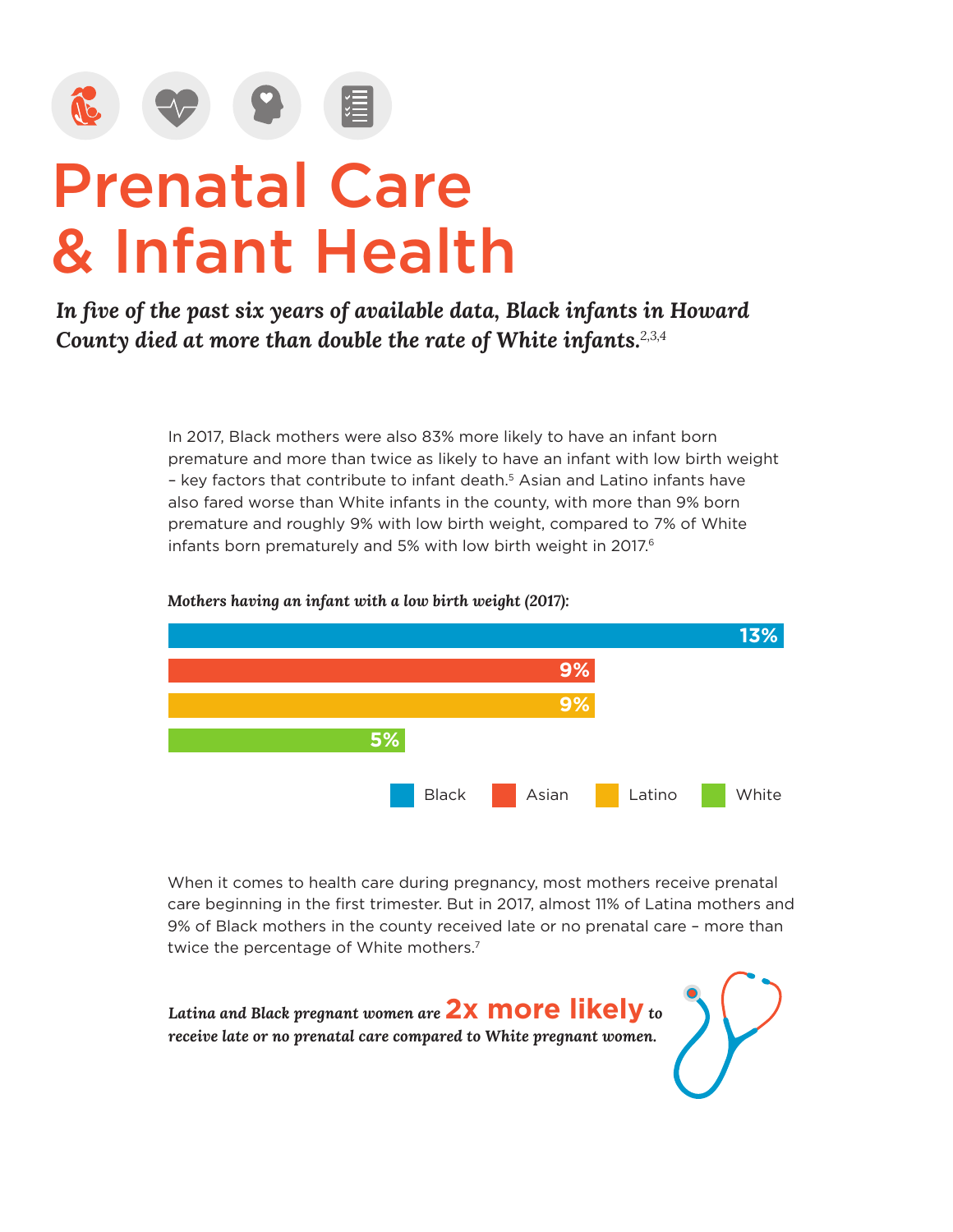#### **Why is this happening?**

Studies show a mother's experiences of racism are a key reason for health problems for Black infants, contributing to low birthweights and preterm births.<sup>8,9</sup> When infants are born premature and at a low birthweight, they are more likely to die before the age of one.<sup>10,11</sup> Even if a Black mother's education and income levels are high, factors which typically result in better health outcomes, she is still more likely to lose her baby than mothers of other races.<sup>12,13,14</sup> The disparities persist even when controlling for typical risk factors, such as the mother's age and marital status.<sup>15,16,17</sup> Genetic factors also fail to explain the differences in birth outcomes.<sup>18</sup>

Stress from experiencing "interpersonal and institutionalized racism" contributes to worse preterm birth rates.19,20 Racial bias in the medical community further harms health care for Black patients, including Black pregnant women. Racial bias leads to disparities in pain assessment and treatment between Black and White patients,<sup>21</sup> an issue that can play out fatally in the context of pregnancy and birth outcomes. Incorrect beliefs about biological differences in general – and pain sensitivity in particular – date back to slavery and are perpetuated until this day. Fifty percent of medical students and residents hold false beliefs based on race, such as the perception that "Black people's skin is thicker than White people's," consequentially judging Black patients' pain as lower than White patients' pain, and choosing inadequate treatments with pernicious consequences.<sup>22</sup>

Barriers to quality health care, reproductive care and prenatal care – and, further, obstacles that contribute to inequalities in areas like income, housing, and education – pose additional challenges that can negatively affect maternal and infant health.<sup>23,24</sup> An overall deficiency in health care coverage and a lack of access to care amplify these factors, and are particularly problematic for undocumented Latina mothers who may be ineligible for health coverage by private or government insurers.25,26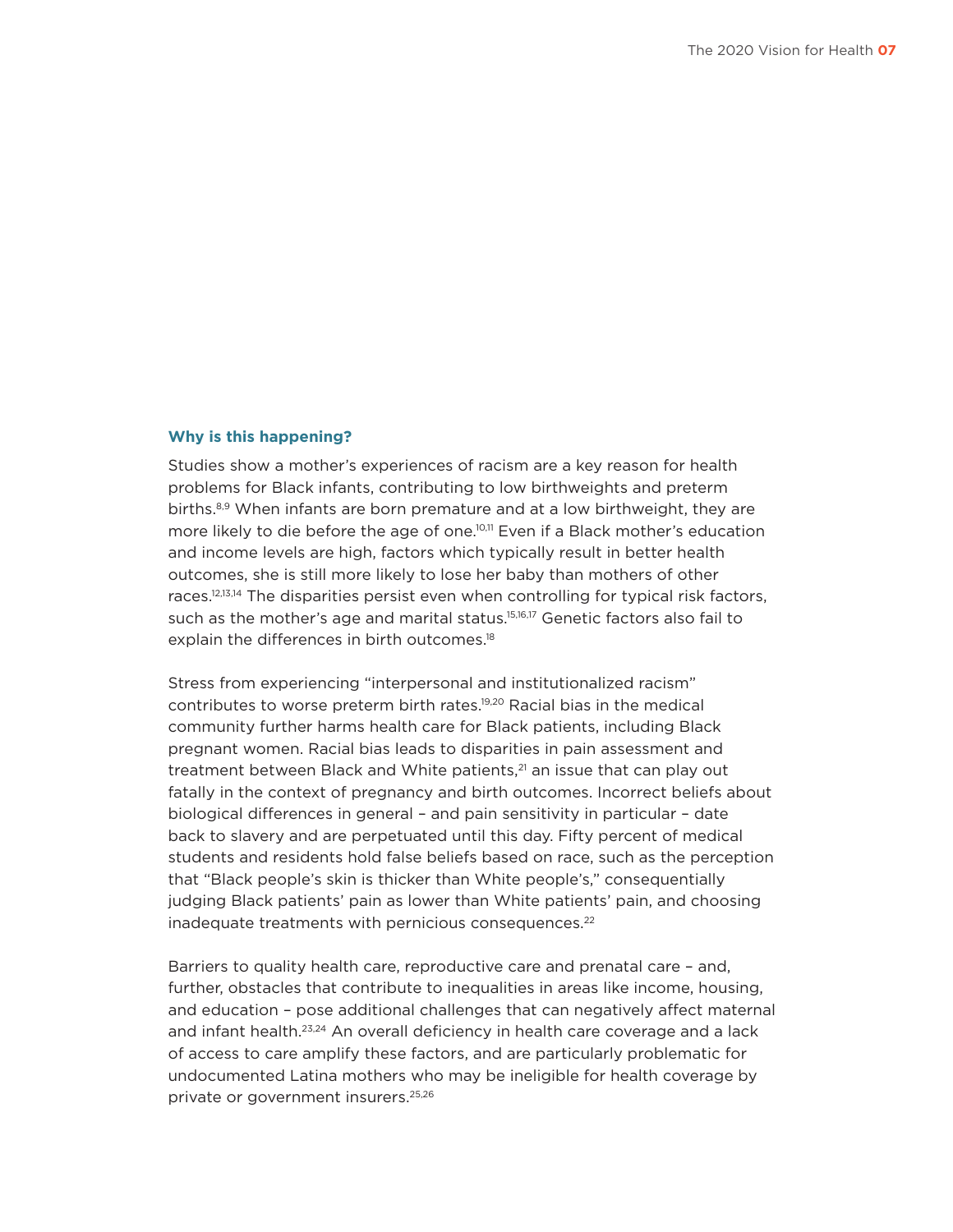

#### **Why we care**

Maternal and infant mortality affect women and babies of all backgrounds, yet the way in which preventable pregnancy-related complications, poor infant health outcomes and death affect women and babies of color is unacceptable. Designing the health care system to better serve some of our most vulnerable mothers and babies will help improve care for all. With better policies, practices and systems in place, we can save lives. By acknowledging and addressing root causes of disparities in infant deaths, we can better create conditions where pregnancy and motherhood can be the positive and fulfilling experiences that they should be, and where children can thrive from day one. With these changes, we can foster an environment where all families and the whole community can prosper.

*"Racism has a profound impact on children's health." <sup>27</sup>*

– American Academy of Pediatrics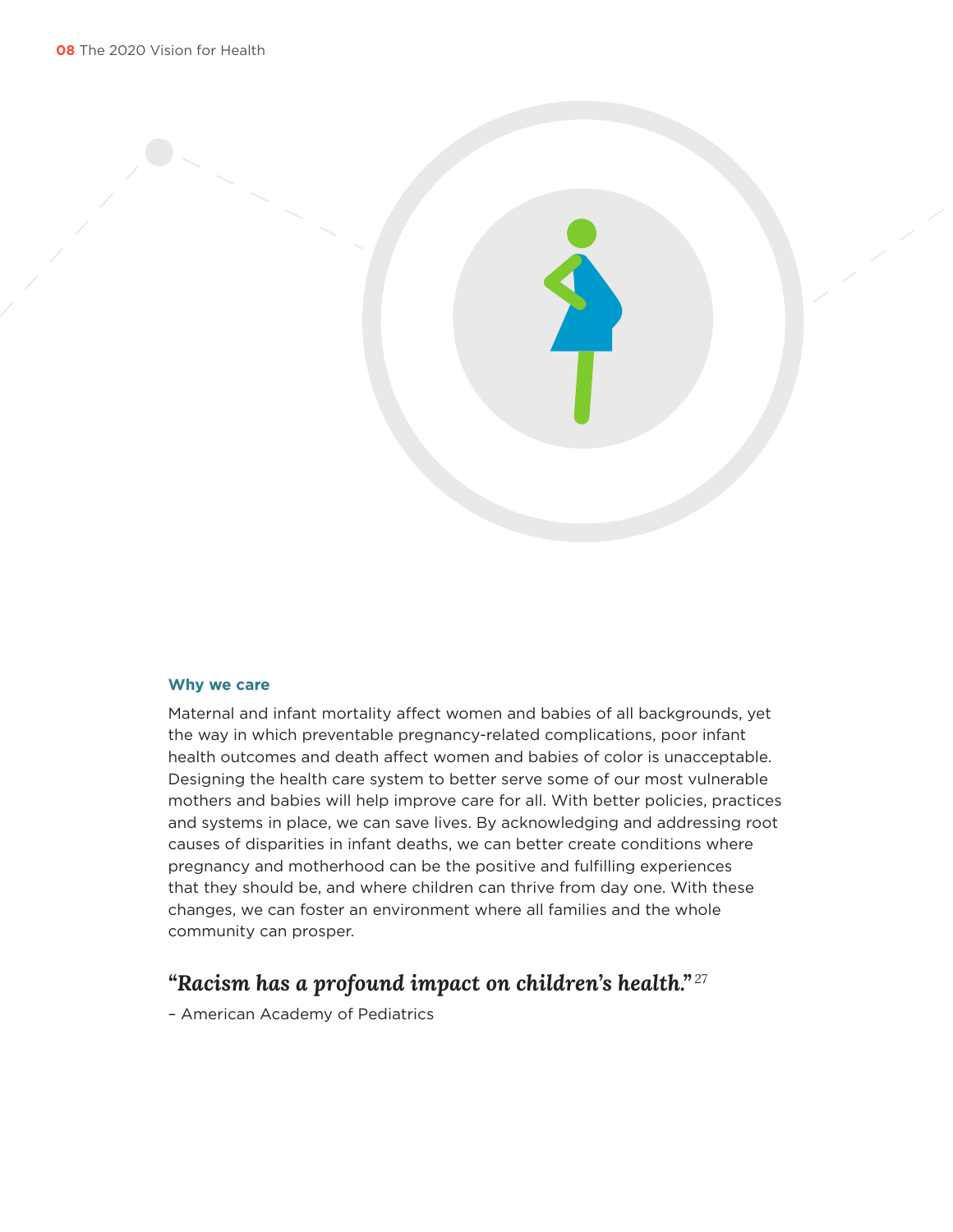#### **What can we do?**

As an innovative and resource-rich community, we can devise solutions that address immediate needs and create larger system-wide changes. We can advocate for changes to improve the health care environment for mothers and babies of color, including the following strategies:<sup>28,29,30</sup>

- Examine and advocate for promising public policies and interventions that ensure access to health care coverage, particularly for uninsured pregnant mothers and improve access to quality prenatal and reproductive care.
- Fund easily accessible prenatal care for undocumented pregnant mothers.
- Provide sufficient funding and support for programs and advocacy groups that focus on the needs of expectant mothers – particularly for Black women – before, during and after pregnancy.
- Promote comprehensive prenatal education for mothers so they can better take advantage of a full range of birthing options and prenatal care.
- Improve access to social support and community resources for expectant women of color.
- Implement policies that regulate treatment protocol to minimize racial biases of health care providers. Standardized processes can help remove individual bias in care and treatment decisions.
- Promote passage and enforcement of laws that protect women of color from discrimination. This would help address adverse maternal and infant health effects from stress related to experiencing racial discrimination.
- Create more educational opportunities for medical providers and students to better understand and address racial bias and cultural competence.
- Promote and support efforts to further research the cultural, environmental, social, psychological and biological determinants of disparities in preterm and low-birthweight births, and to evaluate the effectiveness of interventions.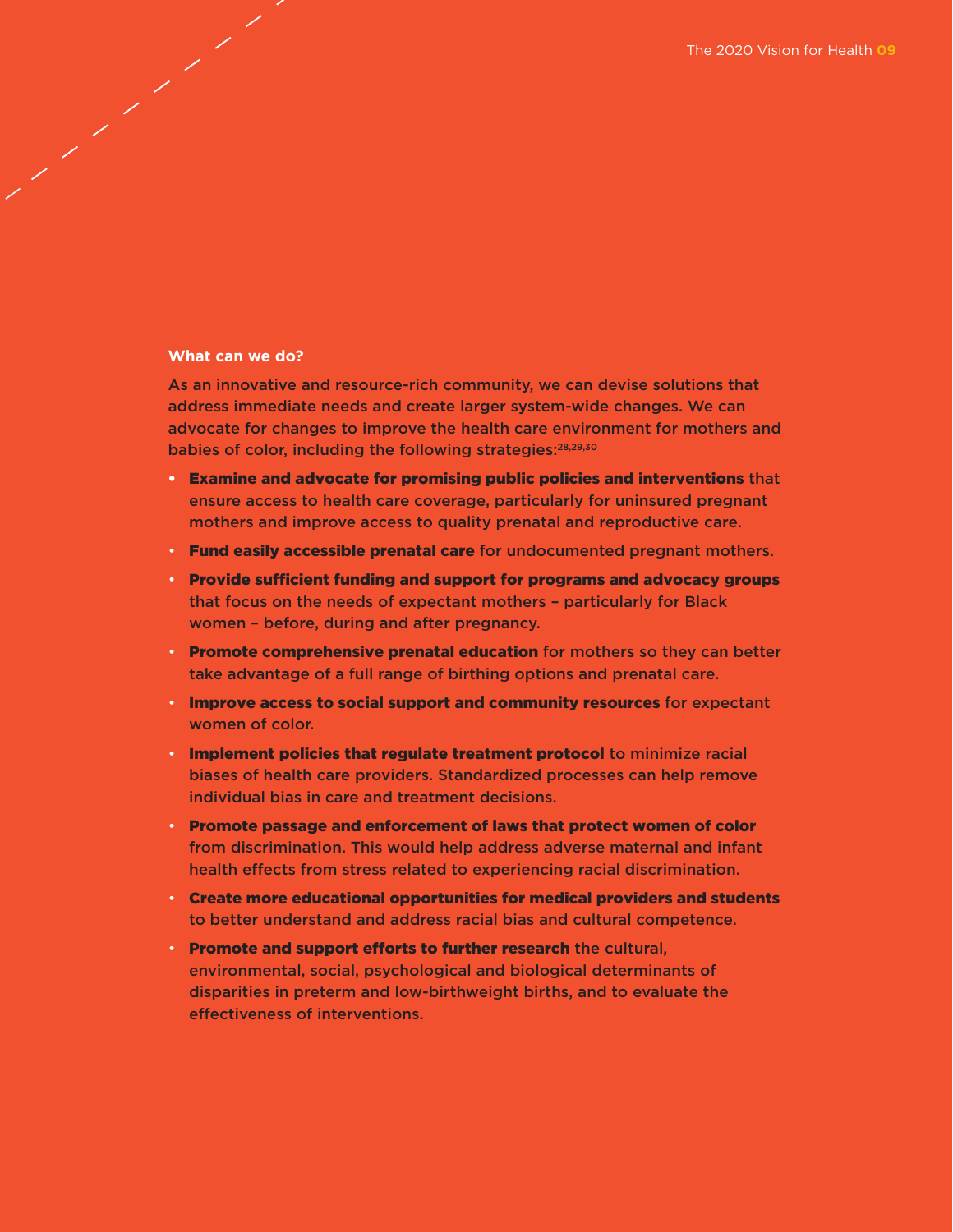## Chronic Disease

*Heart disease is a leading cause of death in Howard County— and it is killing Black residents at a rate higher than for any other race.31,32*

> Diabetes, another leading cause of death in the community, can lead to serious health problems including blindness, stroke, kidney failure, amputations and nerve damage. Black adults in the county are more likely to report having diabetes than people of other races.<sup>33</sup> In 2017, diabetes also landed Black adults in the emergency department at a rate four times higher than White individuals in the county.34 Similarly, in 2017, high blood pressure – which increases the risk of Type 2 diabetes and can lead to heart attacks – sent Black patients to the emergency department three times as often as White patients.<sup>35</sup>

> Chronic diseases like heart disease and Type 2 diabetes, as well as premature death, are highly correlated with weight problems. A majority of county residents are affected by weight challenges, but Black and Latino adults have the highest rates: Three out of four are either overweight or obese.<sup>36</sup>

#### **Why is this happening?**

While genetic factors and individual behavior contribute to these diseases, evidence points to toxic physical and social environments as a major cause.<sup>37</sup> Sugary drinks and unhealthy, highly processed junk food are more available and cheaper than ever. Marketing, often targeted to people of color, makes these products even more desirable. And the lack of safe sidewalks, paths and streets in neighborhoods limits daily, routine physical activity. Unhealthy habits formed in early childhood also put people at greater risk of continuing those patterns into adulthood and developing chronic diseases. Therefore it is important to create an environment that encourages healthy choices wherever community members – and especially children – live, learn, play and pray.

Surveys of Howard County children and youth show racial disparities exist in numerous factors that are known to contribute to weight gain and chronic diseases over a person's life span.<sup>38,39</sup> For example, compared to their White peers, a larger proportion of Black and Latino youth consume sugary drinks daily, miss breakfast and miss out on team sports and physical activity opportunities.40

Healthy behaviors are largely influenced by the environment in which we live.41 The conditions in our community environment can lead to disparities in shaping behaviors, which can ultimately result in disparities in health outcomes. Unfortunately, significantly steeper social and environmental barriers contribute to worse health outcomes for communities of color, such as: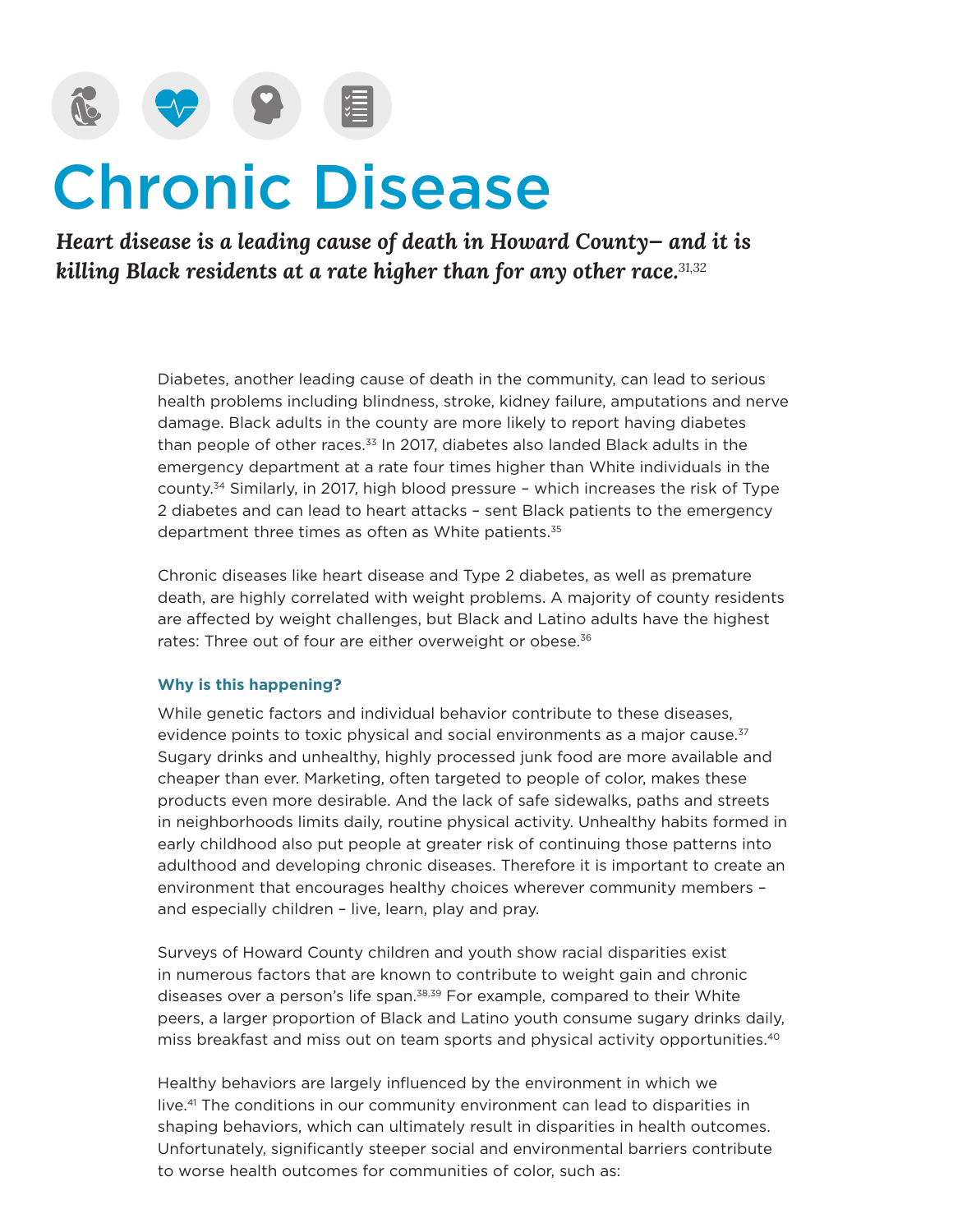*Black patients are four times as likely as White patients to be seen in the emergency department for diabetes (2017):*

*Black patients are* 

*White patients to be seen in the emergency department for high blood pressure (2017):*



- Unhealthy food and drink marketing. Nationally, food and beverage companies spend hundreds of millions of dollars "almost exclusively" advertising products that are nutritionally poor to Black and Latino audiences.42 Therefore, despite a steady decline of daily sugary drink consumption among sixth graders of all races, Black and Latino students have remained twice as likely to have at least one sugary drink a day compared to White students, a habit that is an independent risk factor for heart disease and Type 2 diabetes.<sup>43</sup>
- Gaps in health insurance coverage. Black and Latino Americans are far more likely than White and Asian Americans to have been uninsured for part of the year, leading to missed opportunities for primary and preventive care.44
- A lack of sports opportunities. In 2016, 77% of White county middle school students participated in at least one sports team, compared to 56% of Black students and 54% of Latino students.45 Similarly, Asian and Latino parents were most likely to report that their child was unable to participate in an organized sports team in 2018.46 The lack of formal team sports in middle schools could reinforce cost, transportation and other barriers to participation, making physical exercise a luxury that many can't afford, and making it harder for youth without those opportunities to be selected for high school sports teams.
- Neighborhoods with dangerous and disconnected routes for biking, walking and riding the bus. Howard County has more than 1,300 areas with missing sidewalks, nearly 600 difficult road crossings and hundreds of bus stops without landing pads that make it difficult or unsafe for people to engage in active lifestyles and use alternative forms of transportation.<sup>47</sup>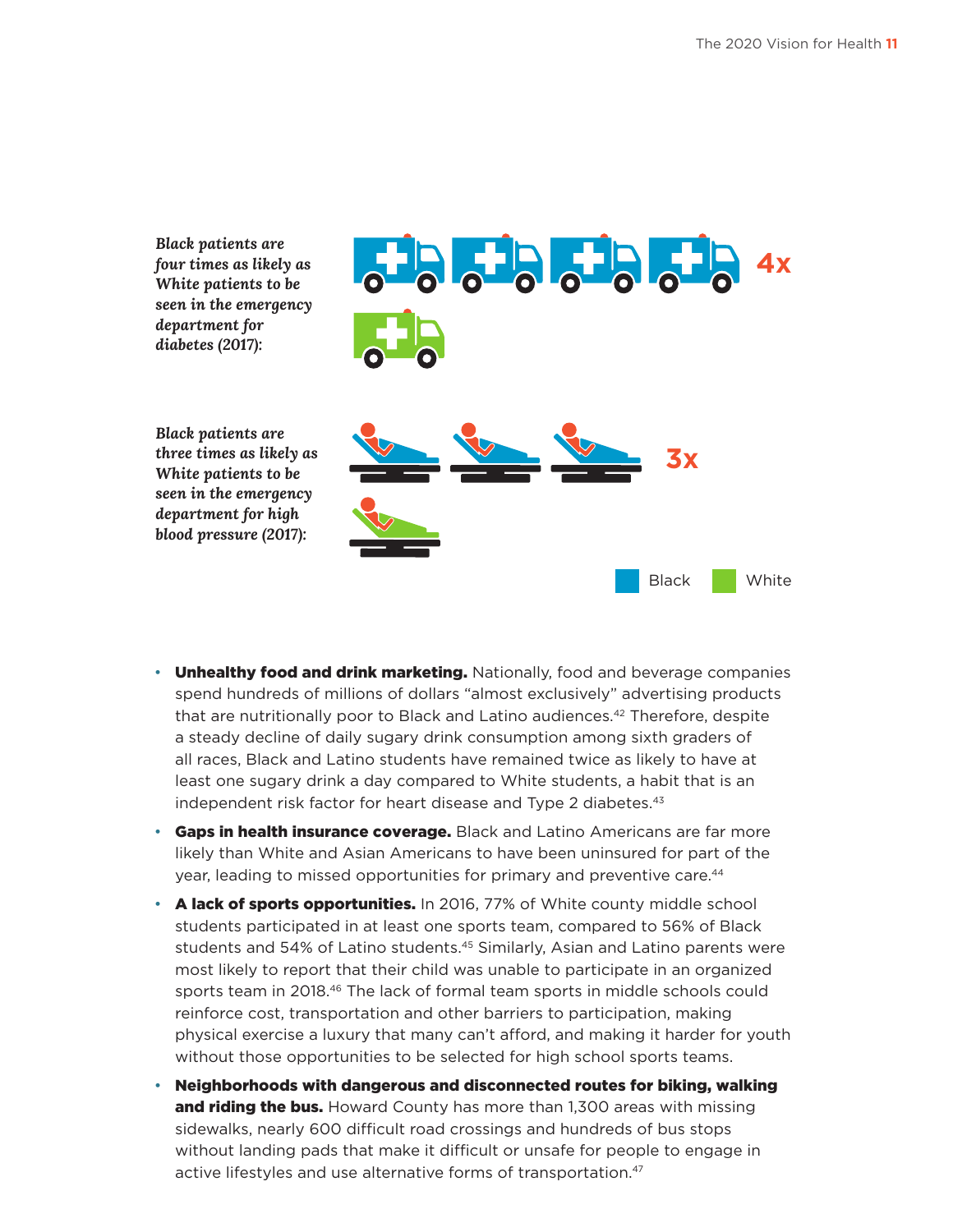### *Barriers Contributing to Chronic Disease*

While genetic factors and individual behavior contribute to chronic diseases like Type 2 diabetes and heart disease, evidence points to toxic physical and social environments as a major cause.

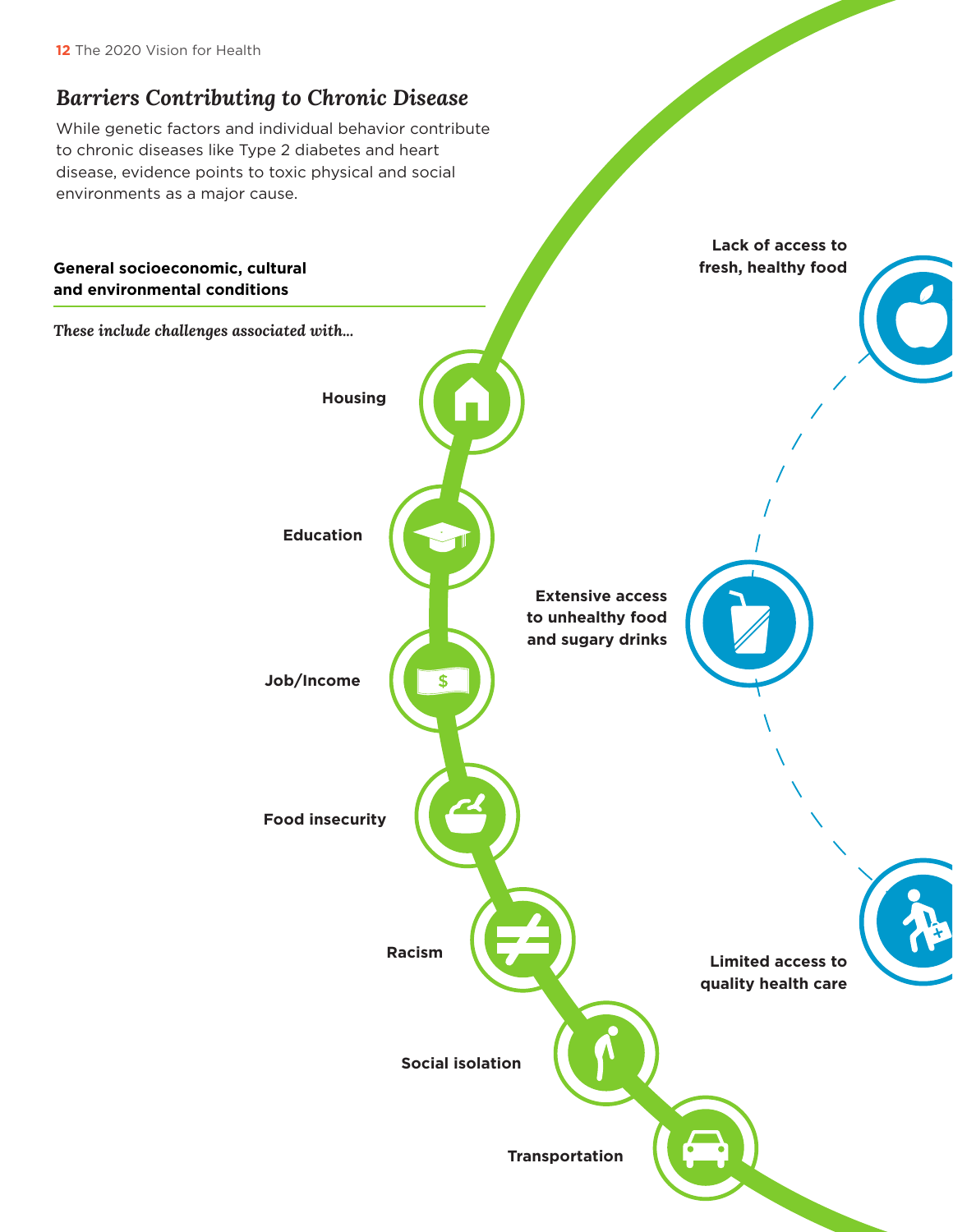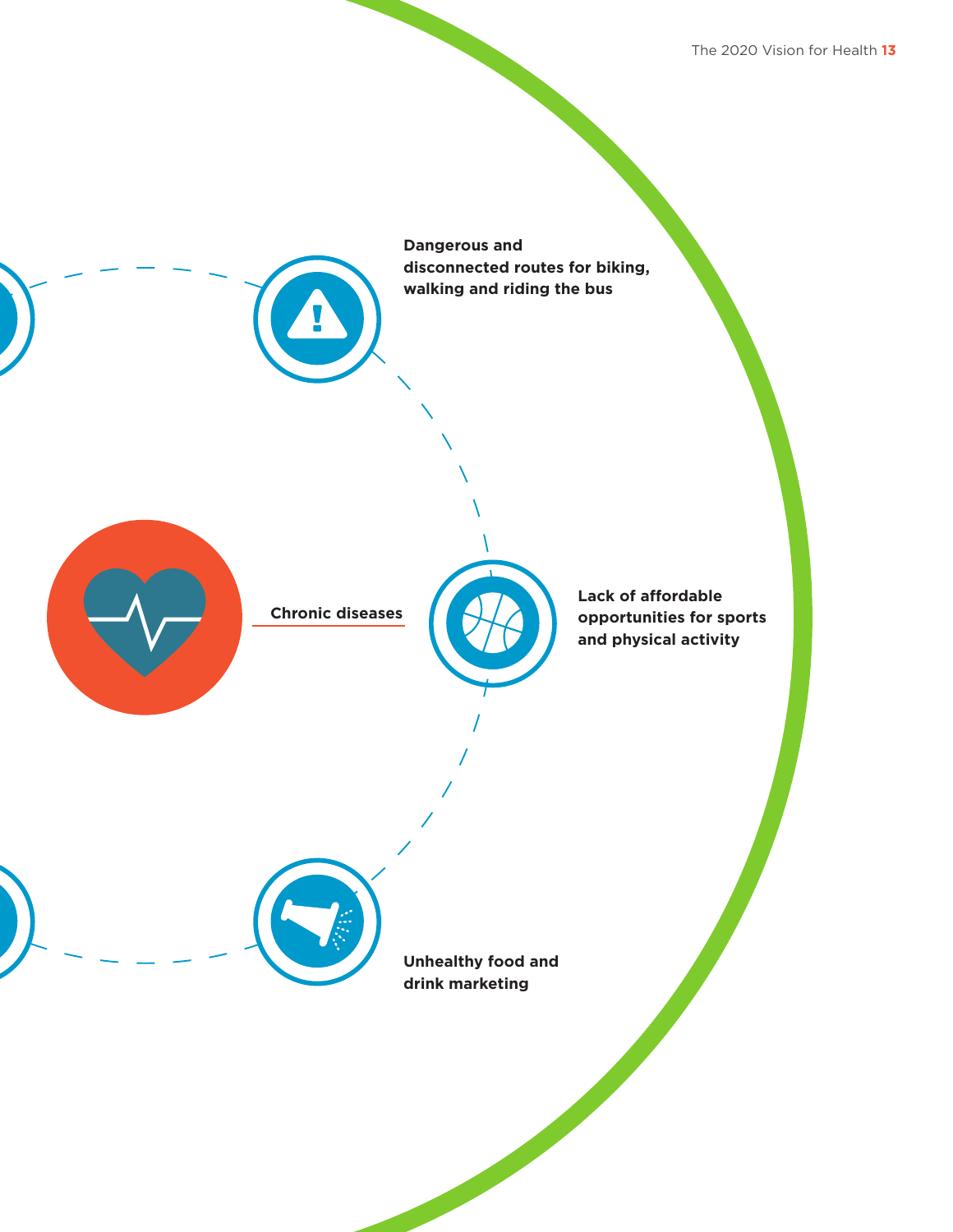#### **Why we care**

The state of chronic disease among our children and adults does not reflect the standard of health expected for residents living in a county as resource-rich as ours.

Access to nutritious food and opportunities for adequate physical activity allow young children to form eating and exercise habits that are likely to continue as patterns into and throughout adulthood. Depriving children of these opportunities increases the risks of chronic disease and threatens to perpetuate the disturbing trend that today's children are sicker than their parents' generation.48

The costly consequences are felt by all – from school absenteeism, which will affect educational attainment and ultimately economic opportunities, to continued medical attention for related ill health throughout adulthood. Investing in prevention will help improve the sweeping prevalence of chronic disease and help avoid the worsening of related illnesses down the road.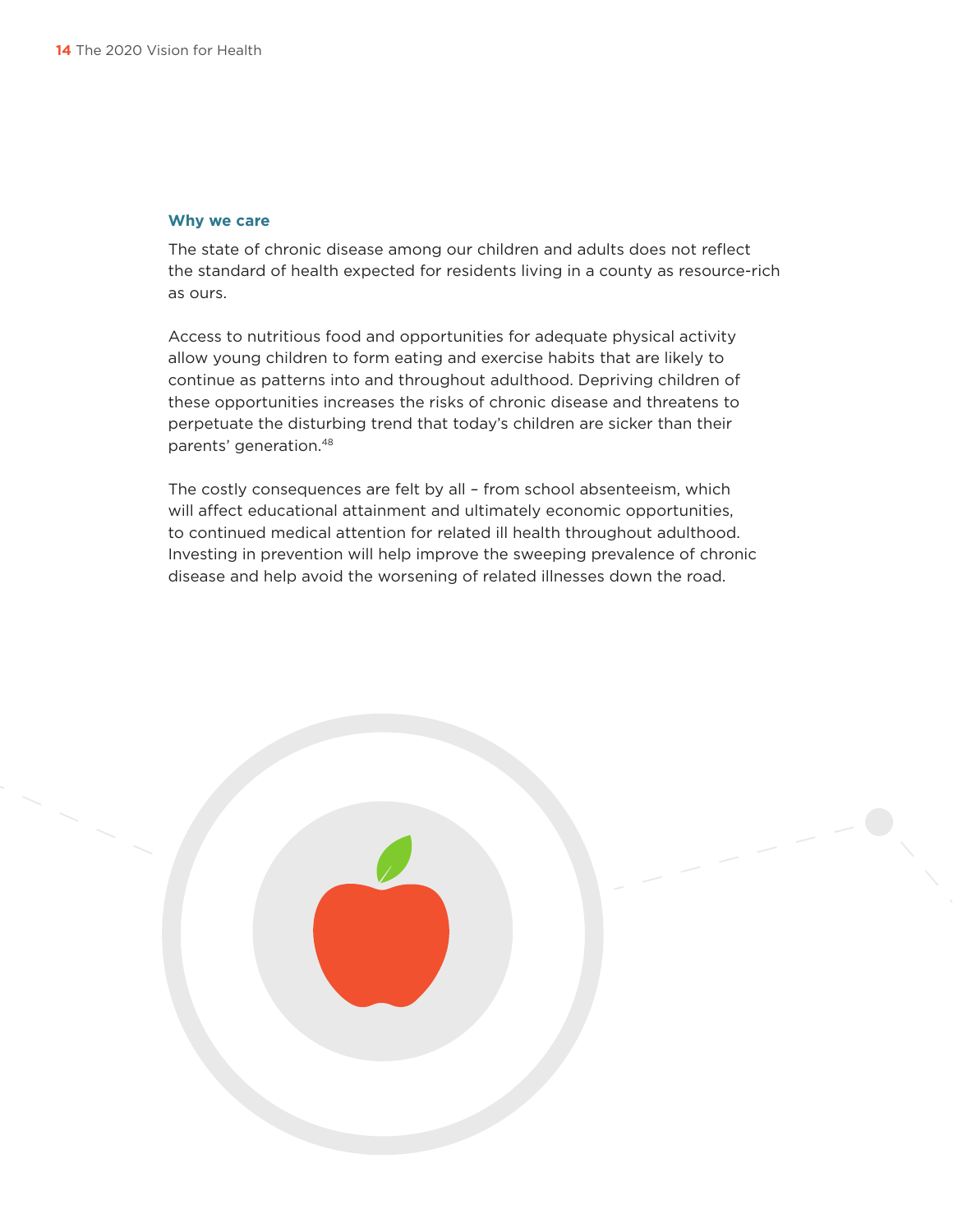#### **What can we do?**

We can change our community environment through policies, practices and programs that make it easier for all Howard County kids to be healthy. Several immediate steps and far-reaching solutions, some of which are already underway, include:

- Enact laws to help make healthier drinks the norm. Taxes on drinks with added sugar and legislation that requires healthy drinks on kids' menus have passed in other communities and shown promising results on decreasing sugary drink consumption.
- Expand community access to healthy food. Building upon our public schools' fresh fruit and salad bars to expand healthy meal offerings and breakfast, increasing access to affordable healthy meal programs and counteracting the food industry's junk food marketing to children could help encourage better eating and reduce chronic disease risks.
- Improve access to quality health care. By addressing persistent challenges associated with health care costs, coverage gaps and accessibility of appointments, we can improve people's ability to get the care they need before it becomes an emergency.
- Increase youth in-school and after-school organized sports opportunities. Expanding affordable and convenient sports programs can help more youth, especially those who have lacked such opportunities, develop a life-long interest in recreational activities that will help keep them physically active.
- Pass policies and increase funding to build safe spaces for biking, walking and riding the bus, particularly in historically disinvested communities. Streets designed with features like sidewalks, crosswalks and bike lanes will help everyone – including children walking to school, people with disabilities riding the bus and older adults biking in their neighborhoods – be more physically and socially active.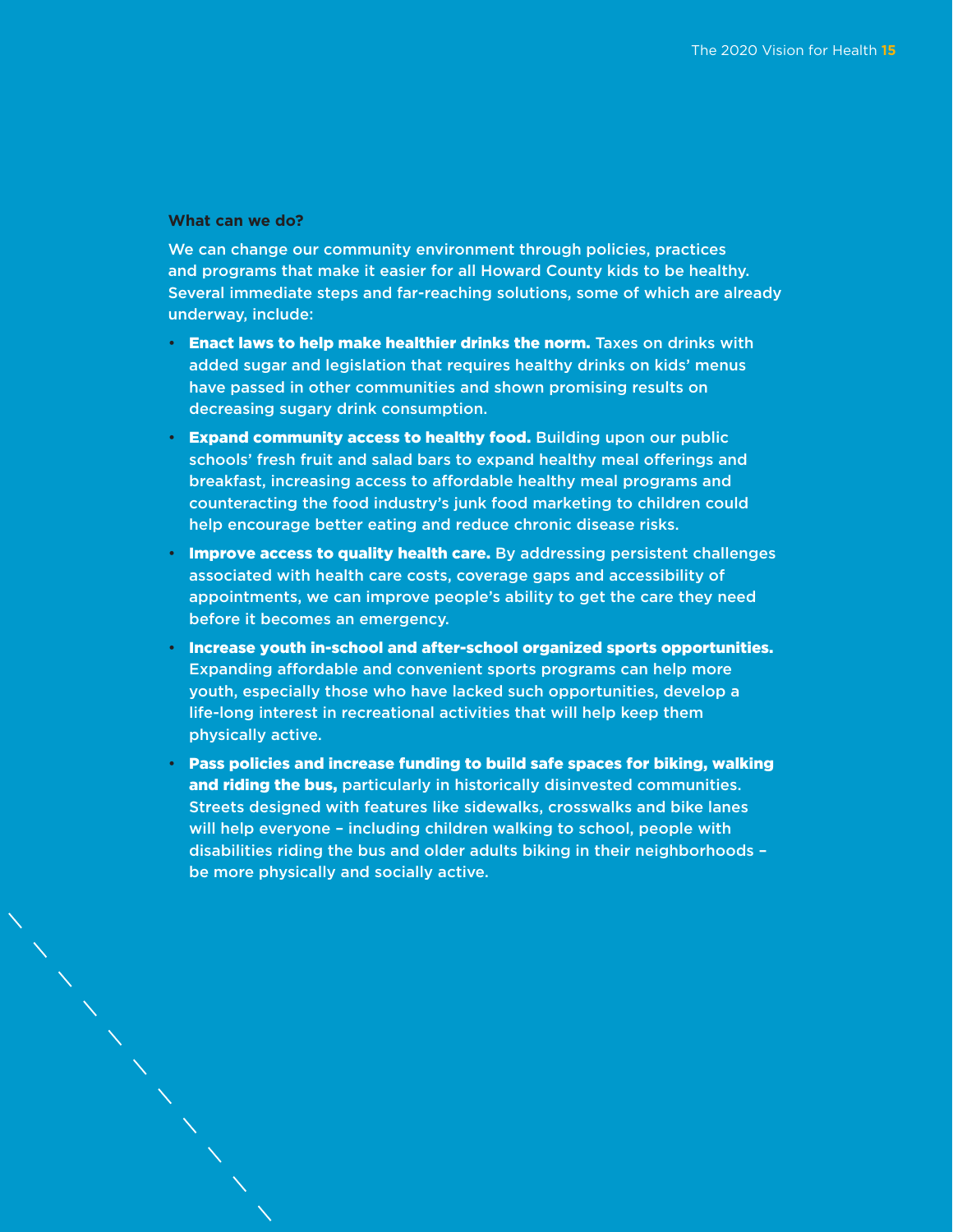### Mental Health

*Mental health challenges affect people of all races, but county surveys highlight racial disparities in risks and indicators that particularly affect Black and Latino residents.*

> Suicide was the leading cause of death for youth ages 15-19 in Howard County in 2014-2016.49 Mental health challenges affect people of all races, but county surveys highlight racial disparities in risks and indicators that particularly affect Black and Latino residents.50,51 A county that leads the nation in health will not be afraid of addressing mental illness and its causes.

According to self-reported student surveys, young Latina women are most at risk of depression and planning a suicide. Nearly 50% of Latina high schoolers and 42% of multiracial female high schoolers said they felt sad and hopeless to the point where they stopped their usual activities, compared to 23% of White students and 26% of Black students.<sup>52</sup> Furthermore, Latina high school students, followed by Black female students, are the most likely to take the further step of making suicide plans – indicating a heightened risk of carrying out a suicide attempt.<sup>53</sup>

### *Percentage of high schoolers feeling sad and hopeless to the point of stopping their usual activites (2016):*



*Female students*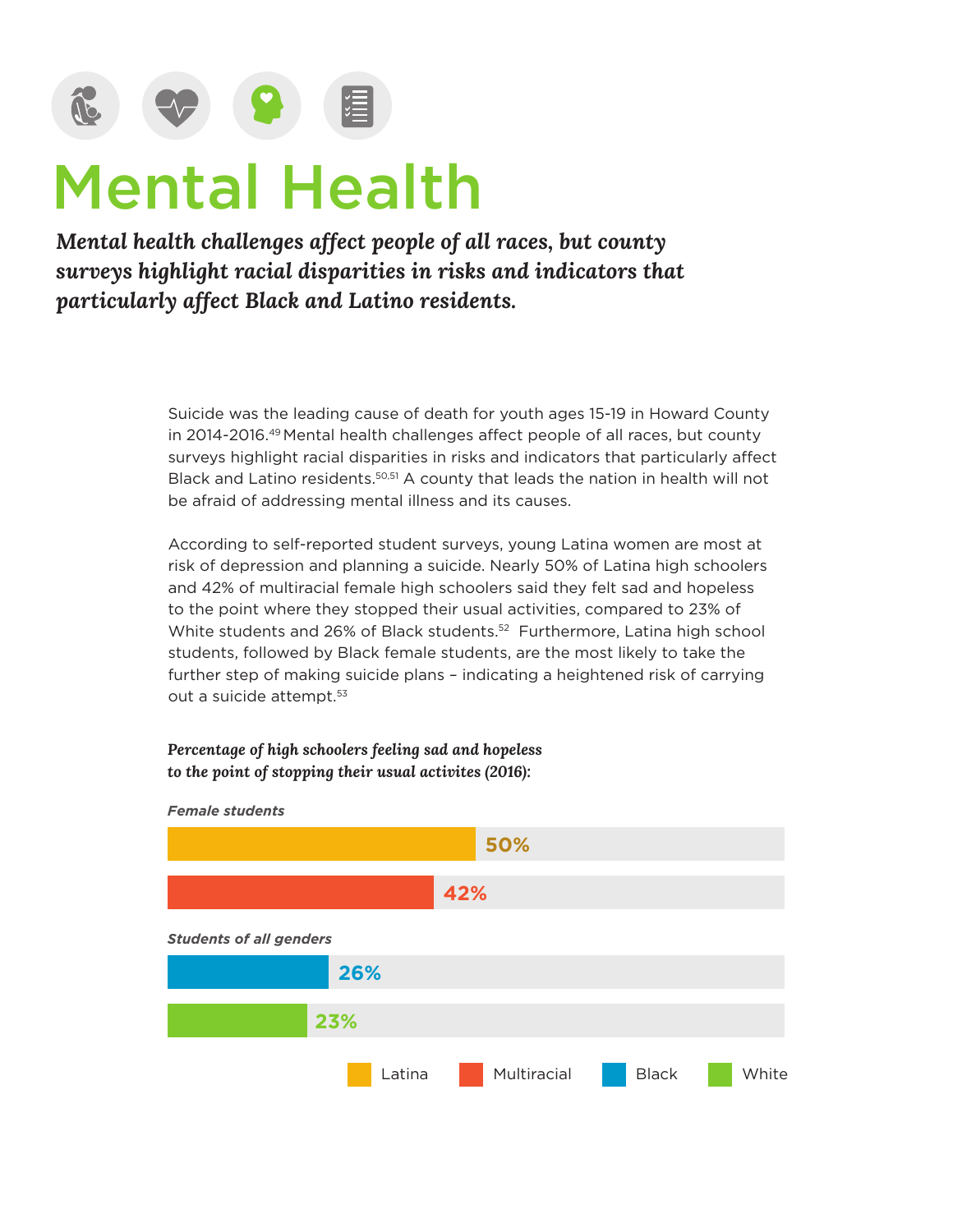None of these percentages are acceptable. Suicidal ideation and planning are severe risk factors for our youth and symptoms of a larger community issue.

Among adults in the county, Black residents are most likely to say they have been "bothered" by "feeling down, depressed or hopeless" and by "having little interest or pleasure in doing things" – two indicators of risk for depression.54 When it comes to treatment, Black patients are more likely than patients of other races to land in the emergency room for mental health or substance use reasons, indicating that barriers may be preventing them from accessing treatment until it is a crisis.<sup>55,56</sup>

#### **Why is this happening?**

Mental illness is finally receiving the attention it deserves in health data reporting. Research shows that there are significant challenges people face in accessing mental health care, leading to delays in treatment as long as 10 years from the time a person first shows signs of mental illness.<sup>57</sup>

Systems of inequality and oppression, such as racism, sexism and homophobia have been correlated with poor mental health.<sup>58,59,60</sup> This effect is compounded by a lack of diversity among health care providers,<sup>61</sup> meaning that there are fewer therapists who have the ability to understand the experience of being a person of color in America. There is also a shortage of appropriately trained and culturally responsive providers; and the range of languages spoken among health care professionals is limited.<sup>62,63,64</sup> In addition, a lack of quality insurance coverage, high out-of-pocket costs and gaps in health coverage could pose barriers to preventive care and treatment.<sup>65</sup> Finally, communities of color often have more stigma around seeking mental health services and less trust in medical professionals because of a history of medical experimentation, horrific infringements on ethical conduct and discriminatory practices in the medical field, leading to a delay in treatment until it becomes an emergency or precluding treatment altogether. 66,67,68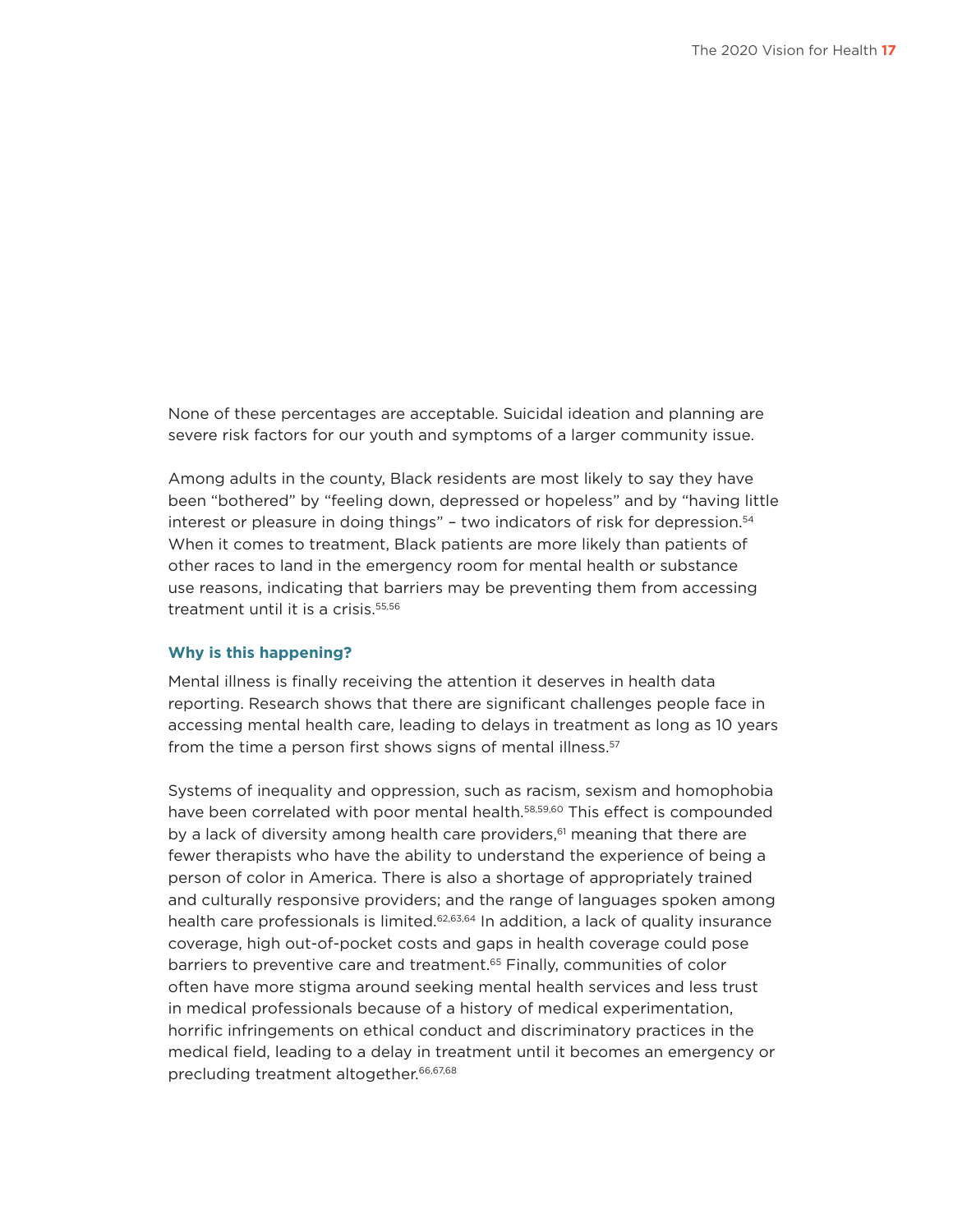#### **Why we care**

Poor mental health doesn't ever affect just one individual. Families are often weighed down and left heartbroken by these illnesses, particularly suicide, and communities and schools can be traumatized. Moreover, poor mental health affects family members, friends, colleagues and fellow community members.<sup>69,70</sup>

At the same time, positive mental health can also have ripple effects. When more of our residents are experiencing mental well-being, they are more productive, more collaborative and more social. This not only increases economic growth and educational outcomes, but it also contributes to the level of participation, cooperation and innovation. In addition, when differences in health are addressed and solutions are designed with those facing the greatest disparities in the center, everyone will benefit. For example, the American Disabilities Act required that communities have curb cuts on their sidewalks to accommodate wheelchair users, but these curb cuts now benefit parents with strollers, older adults and scooter users. In short, designing with the most marginalized people in mind drives innovation for everyone.

#### **What can we do?**

As a community, we can take action and prioritize strategies that will reduce stigma associated with mental illness and substance abuse disorders, build social-emotional resiliency and mental wellness, help people seek and access treatment earlier and get the help they need to stay well. There is much room for innovation in mental health to tackle the issue from multiple angles and better meet our communities' needs. By ensuring that those who are most vulnerable to mental illness are at the center of these solutions, we can strengthen our community's ability to reduce shame and stigma around mental health and ensure that those who most need help can access it.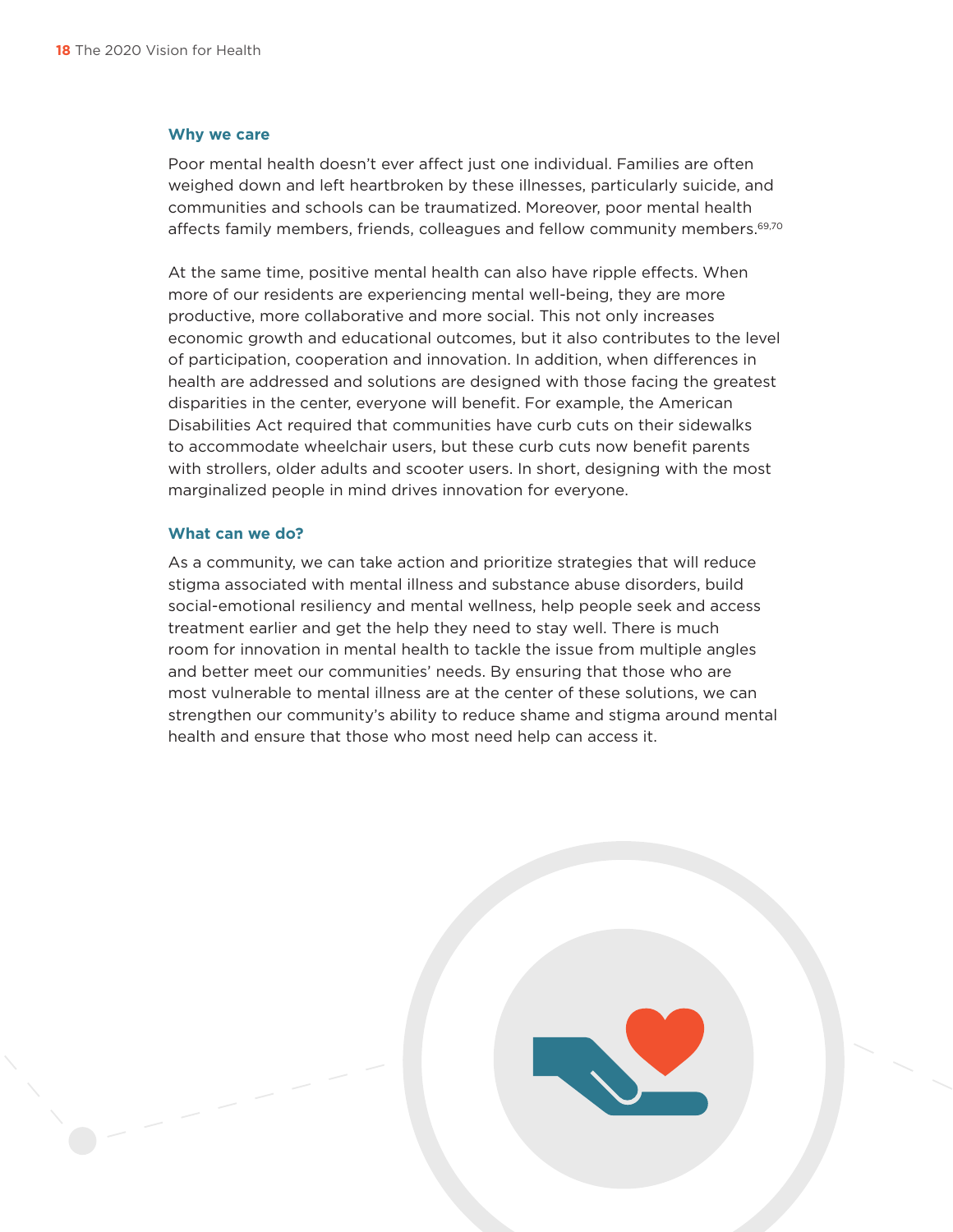While one can imagine countless solutions, our recommendations are based on the latest research and practices that have worked in other communities. Most importantly, we view them as achievable in the short-term. Over time, we can address more root causes and upstream solutions.

Promising policies and practices include:

- Embed mental health services into all Head Start classrooms and school **buildings** during the school day. By offering therapy and professional services in schools, students and their families can get help without worrying about common challenges like transportation, missing class time or needing a parent to miss work in order to keep appointments.
- Integrate an evidence-based, trauma-informed care approach into schools and settings serving children and youth.
- Embed regularly occurring mental health check-ins in settings where children and youth already receive support, such as schools, youth programs and medical appointments.
- Increase suicide intervention training and Mental Health First Aid training, especially in communities of color through trusted organizations that work with them. These trainings help residents identify signs of mental illness and know how to be supportive and guide someone to help.
- Ensure mental health awareness campaigns engage communities of color. Education, marketing and outreach efforts should include strategies for reaching diverse audiences.
- Prioritize the hiring and recruitment of mental health providers who represent the community's diversity and who can offer care in multiple languages, and who accept public and private health insurance as payment.
- Pass policies that improve access to health coverage and mental health care. By addressing barriers such as high co-pays, high deductibles and gaps in mental health coverage, we can make it easier for people to get treatment and reduce emergencies leading to hospitalizations.
- Provide support to build social-emotional resiliency, which can contribute to the prevention of mental health crises.
- Promote passage and enforcement of laws that provide protections against discrimination.
- Further research upstream causes and engage in effective campaigns to prevent mental health crises, addressing root causes such as discrimination, violence and other social issues.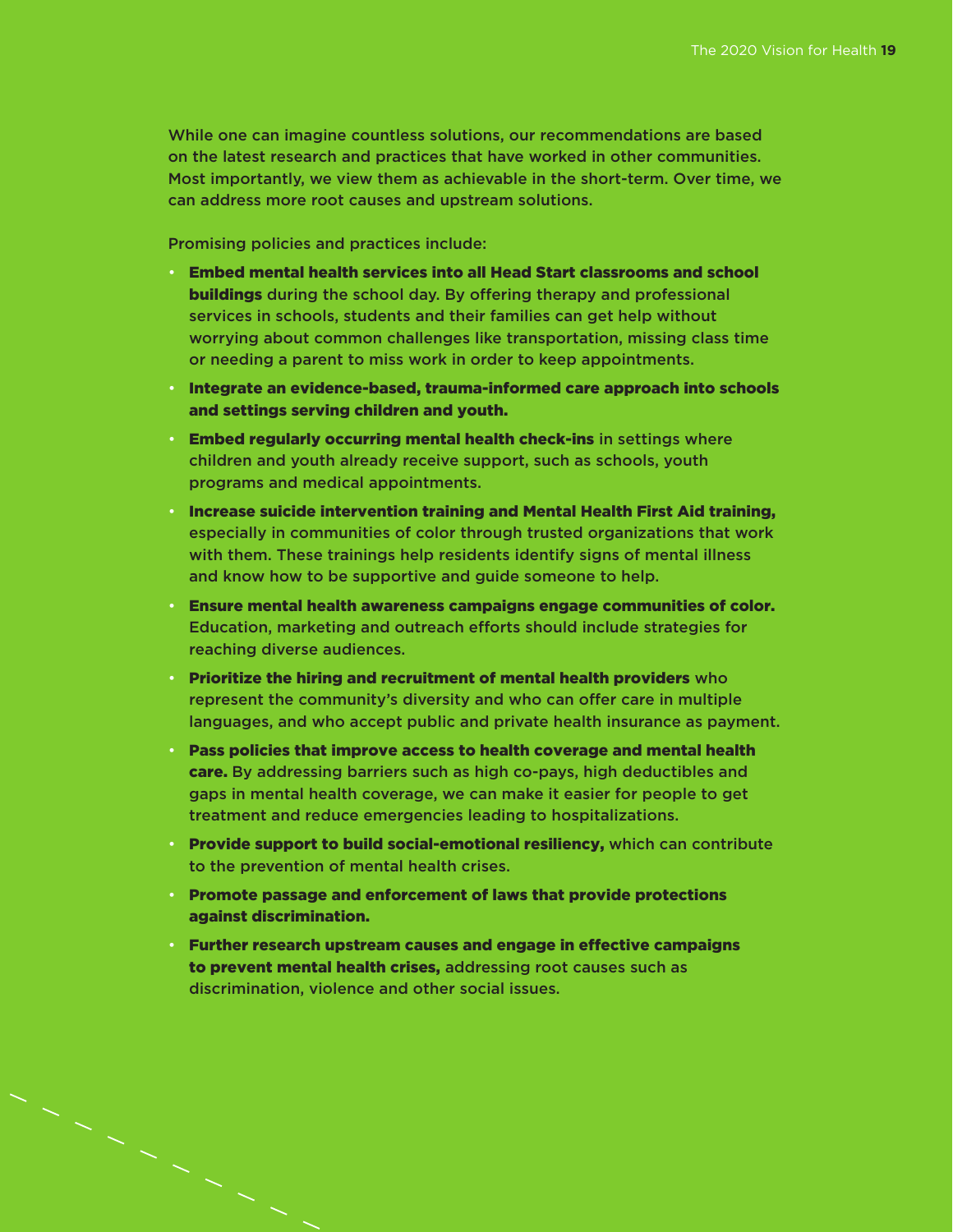# Advance Care Planning

*While the overall percentage of Howard County residents with an advance directive or a named agent is alarmingly low, Asian members of our community are the least likely to have completed either of these two critical steps in advance care planning.*

> Advance care planning involves an individual making personal decisions about the health care they would want to receive if they became unable to speak for themselves – a situation that often occurs at the end of life or in a medical emergency. Lack of advance care planning can lead to family strife, unwanted medical care and emotional trauma for patients and their families. In Howard County, less than one-third of all residents have an advance directive or have named a health care agent.<sup>71</sup>

While the overall percentage of Howard County residents with an advance directive or a named agent is alarmingly low, Asian members of our community are the least likely to have completed either of these two critical steps in advance care planning.<sup>72</sup> Among those who have named an agent, Asian residents are also the least likely to have had a conversation with that designated person – a key act that helps to ensure the agent understands the person's wishes and decisions.73

Similarly, individuals who are Black, Latino and other persons of color (those who identify as Native Hawaiian or Other Pacific Islander, American Indian or Alaska Native) are less likely to have named an agent or completed an advance directive than White residents.<sup>74</sup>



*Percentage of residents without a signed advance directive (2018):*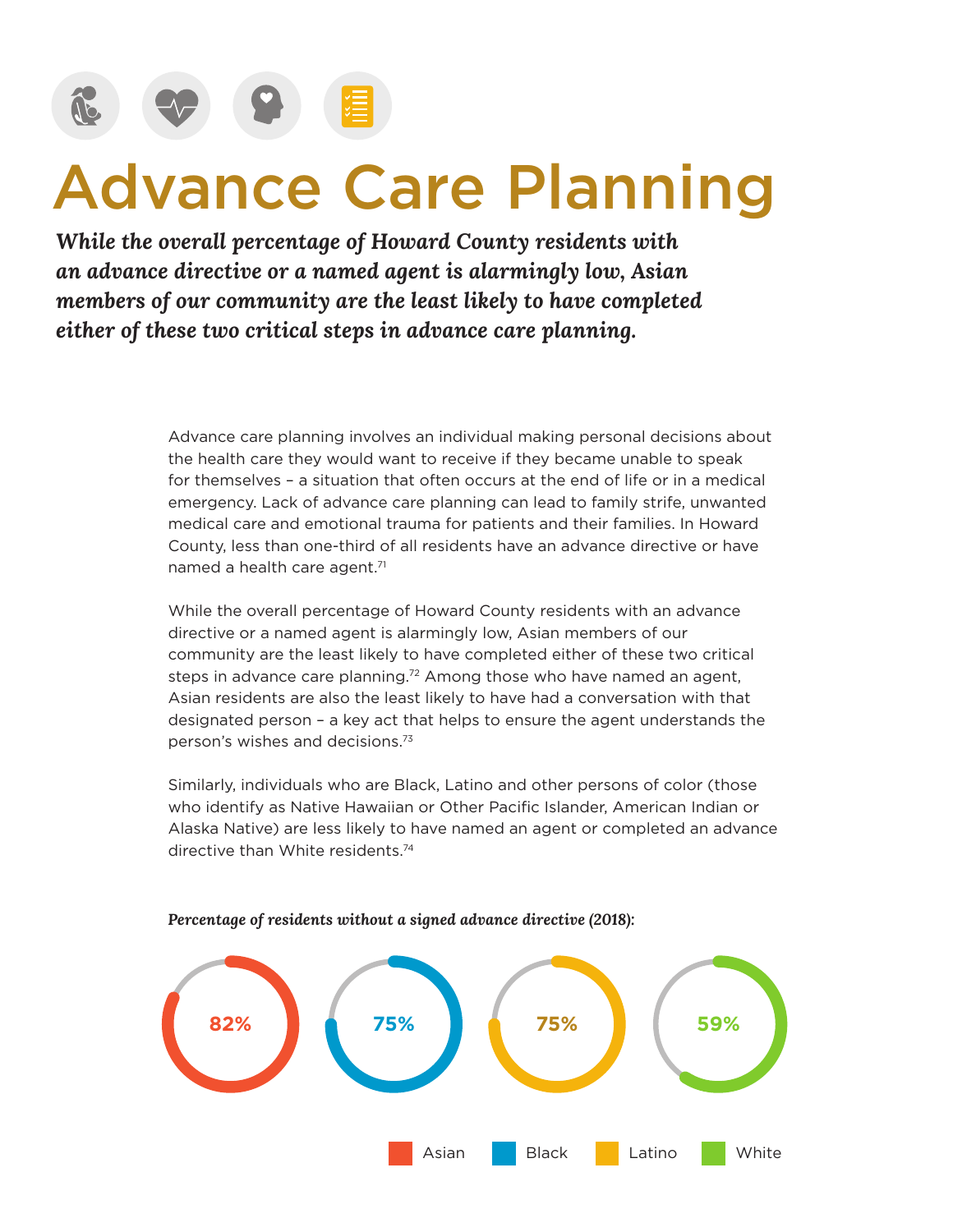#### **Why is this happening?**

Barriers to advance care planning exist for many community members, with challenges ranging from misunderstandings about how it works and which documents are considered legal, to reluctance around thinking about death and lack of a sense of urgency. For people of color, the hurdles are even greater because of factors such as cultural differences, lack of clear communication and language barriers and greater mistrust in the health care system.<sup>75,76,77</sup>

Cultural preferences and faith-based values or perceptions and admitting terminal illness itself are often cited as reasons why people forgo participation in advance care planning. Yet they alone don't explain the large discrepancy in observed disparities.78,79 Our nation's history of medical experimentation and egregious ethical violations against people of color, as well as documented racial bias by health care providers, could explain long-sown deep mistrust of medical providers among communities of color.<sup>80,81</sup> As a result, people of color may be skeptical that the health care system will honor their wishes or may question the intention of a provider's assessment and interpret it as unjustly motivated.82 This could contribute to racial disparities in advance care planning.83,84,85

Additionally, the county's large population of immigrants — one in five county residents was born in another country, and one in four speaks a language other than English at home $86 -$  may not be aware of advance directives or have misperceptions of what they are. They may receive information about advance care planning in ways that are linguistically and culturally inappropriate, not matched to their literacy level or not aligned with their preferred mode of conversing about topics such as death.<sup>87,88,89,90</sup> Any of these factors by themselves, or in combination, pose major hurdles to participation in advance care planning.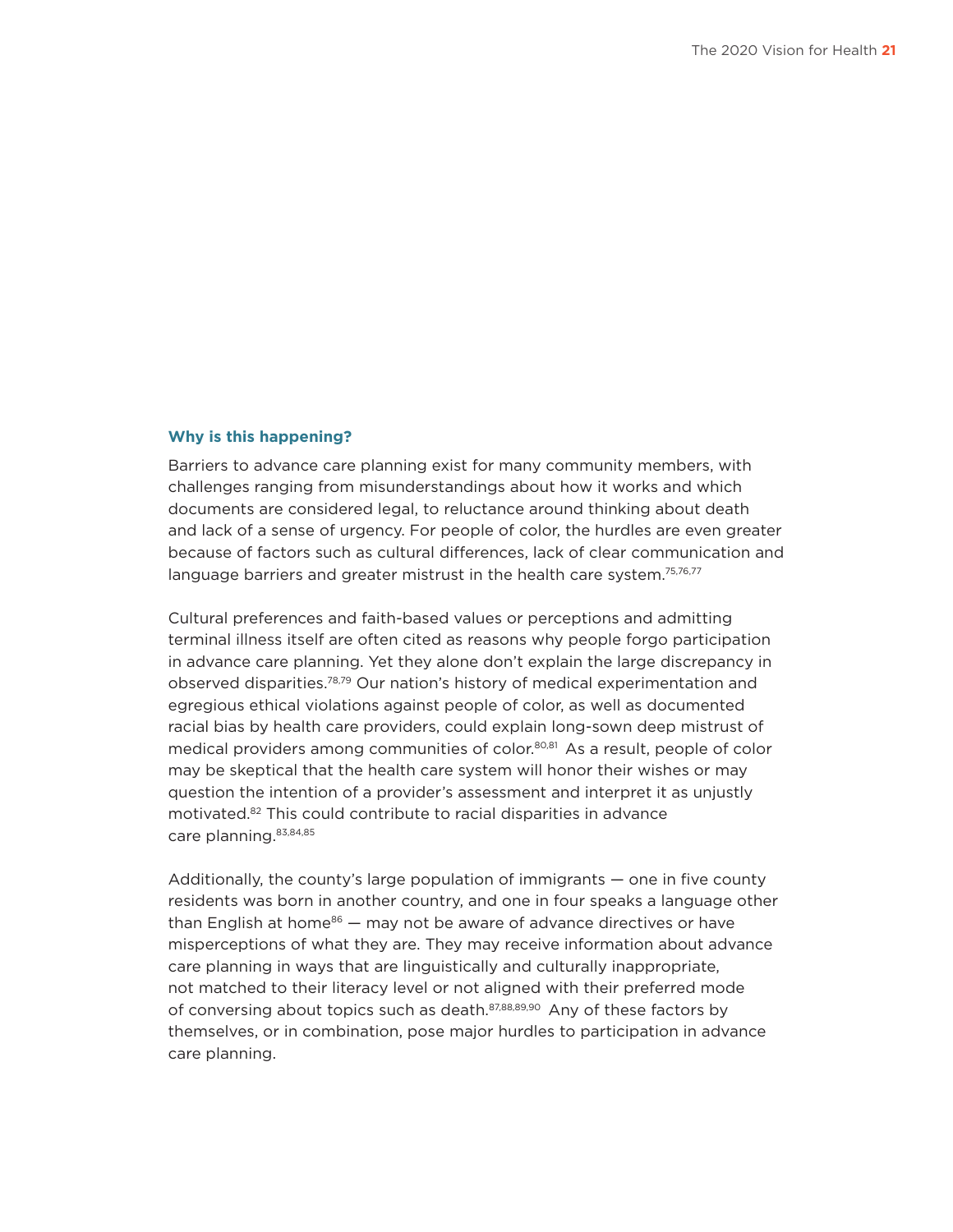#### **Why we care**

Advance care planning is about maintaining dignity, quality and control of one's health care at their most vulnerable time in life. Lacking an advance directive makes a person more likely to receive interventions that they might not choose if they were still capable of voicing their preferences. The racial disparities in access to, perception of and ultimately completion of advance directives are potentially harmful, as the more aggressive default care options could lead to more unwanted discomfort, distress and costs to a patient and their family in a medical emergency. Most importantly, having an advance directive helps to ensure patients' wishes for medical care are respected and followed.

Improving care for people in emergencies or at the end of their lives means we have to create a system that allows all residents of Howard County to share in the benefit of advance care planning. This must be done in ways that account for differences in religious beliefs and cultural sensitivities and that address issues of distrust and racial disparities that persist in health care settings. Doing so with communities of color in mind will empower all Howard County residents to make truly informed and deliberate choices that will provide patients with higher levels of well-being and dignity all the way to the end and cause less psychological stress among their families and loved ones.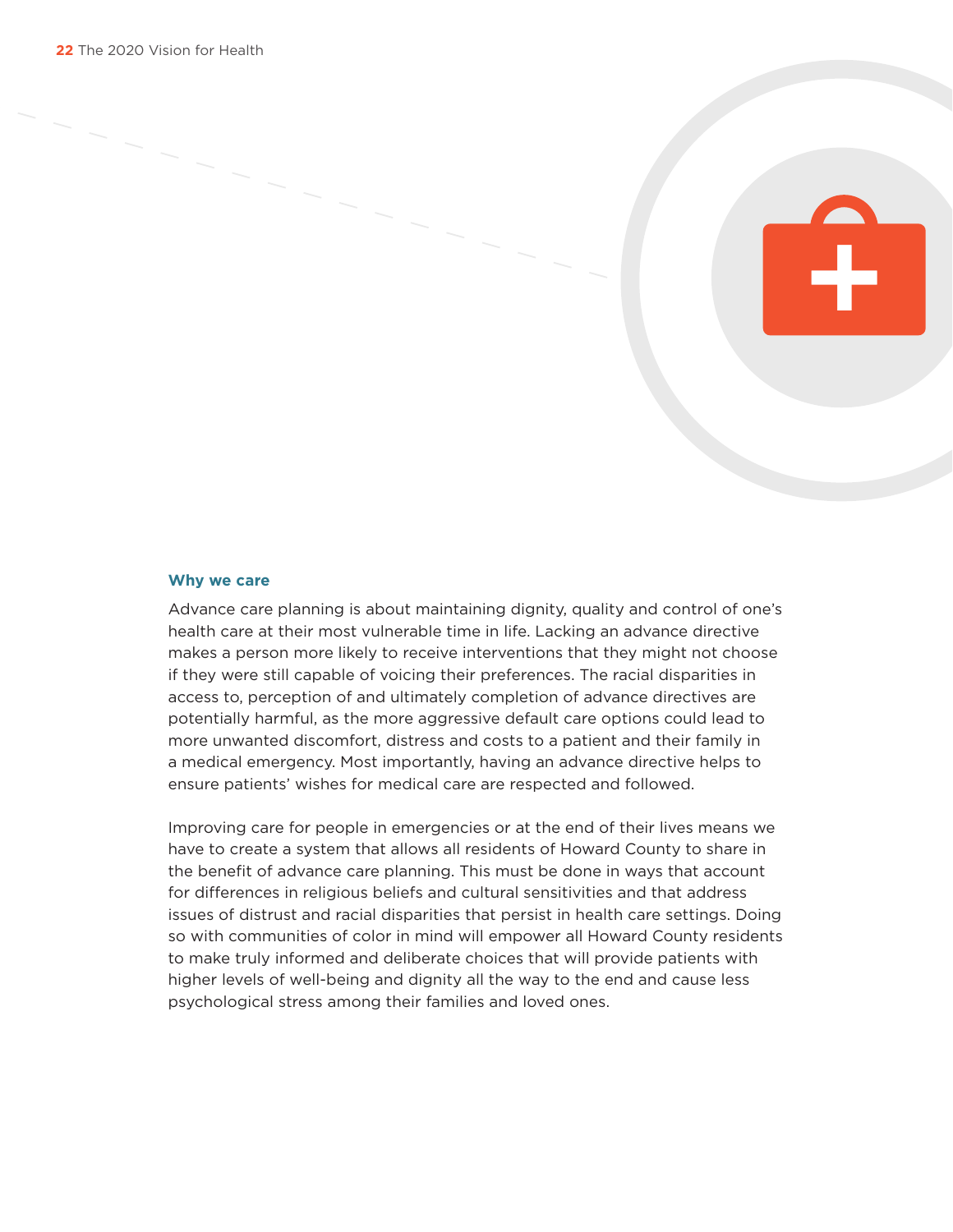#### **What can we do?**

Policies and practices to make advance care planning easier, more convenient and accessible will help improve results for our community members of color and the community at large. The following strategies, designed to allow people greater agency over emergency and end-of-life care, include:

- Fully implement state legislation that makes it easier for residents to complete an electronic advance directive and for hospitals and health care providers to access it.
- Institute hospital policies and procedures to collect advance directives as part of the standard patient intake process with culturally trained and diverse staff who can educate and answer questions for patients and their loved ones.
- Integrate advance care planning discussions and documentation into medical offices' annual patient well-visit appointments.
- Include advance care planning as a benefit of health care plans offered by insurers and as part of employee onboarding processes.
- Work with community groups and faith-based organizations, especially those that serve communities of color, to engage with their members on advance care planning in a culturally and religiously centered way.
- Make advance care planning information and documents available in multiple languages.
- Better address racial bias and cultural competence in health care settings by instituting policies that counteract biases.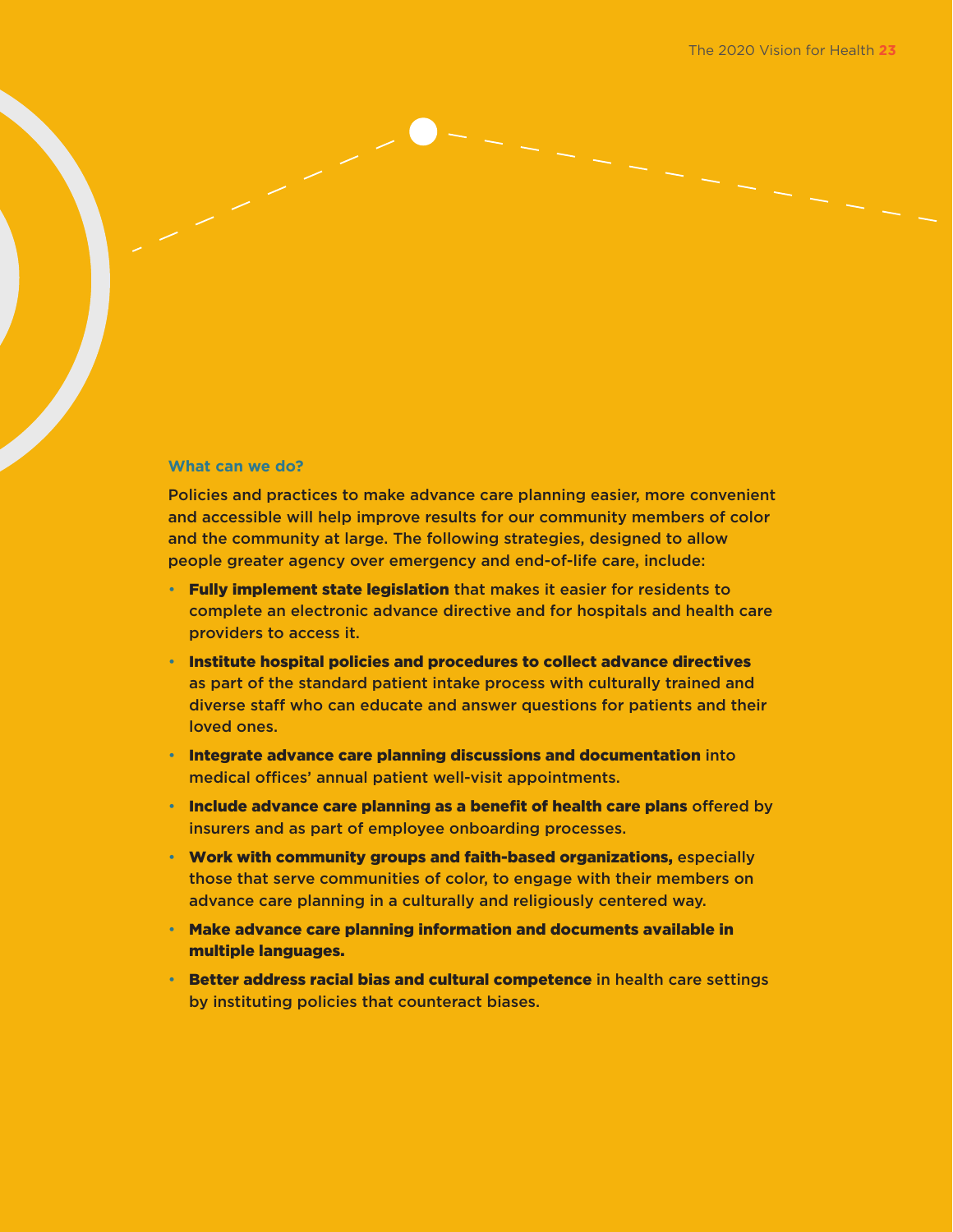### *Conclusion*

Howard County is often ranked among the healthiest counties in the state and nation. However, as the data show, glaring racial disparities exist in numerous measures of health risks and health outcomes.

Indeed, there is a persistent health divide in Howard County. Thankfully, there also are strategies rooted in research that promise to make a difference, reduce disparities and improve health for all. Many of these efforts have already begun. But we must continue and build upon this work.

We need to act. As a community, we must prioritize racial equity to achieve the vision of Howard County as a place where everyone can live a long, healthy life. We must be determined to follow the data and dig down into farreaching root causes, while also taking immediate steps to advance changes in policies and practices now.

The four areas of focus (prenatal care and infant health, chronic disease, mental health and advance care planning) in this report represent only a few highlights of challenges across the county. We acknowledge that there are further issues of importance to health in Howard County, yet the stark racial disparities in these areas are undeniable and require both immediate and systemic action.

While one can imagine a wide range of solutions, we have focused on recommendations and steps based on evaluations of best practices and models that have worked in other communities, and whose outcomes are entirely achievable in the short-term. They represent immediate steps along a comprehensive path that acknowledge the root causes underlying the health disparities evident in Howard County and set a path forward to address these root causes over the long-term future.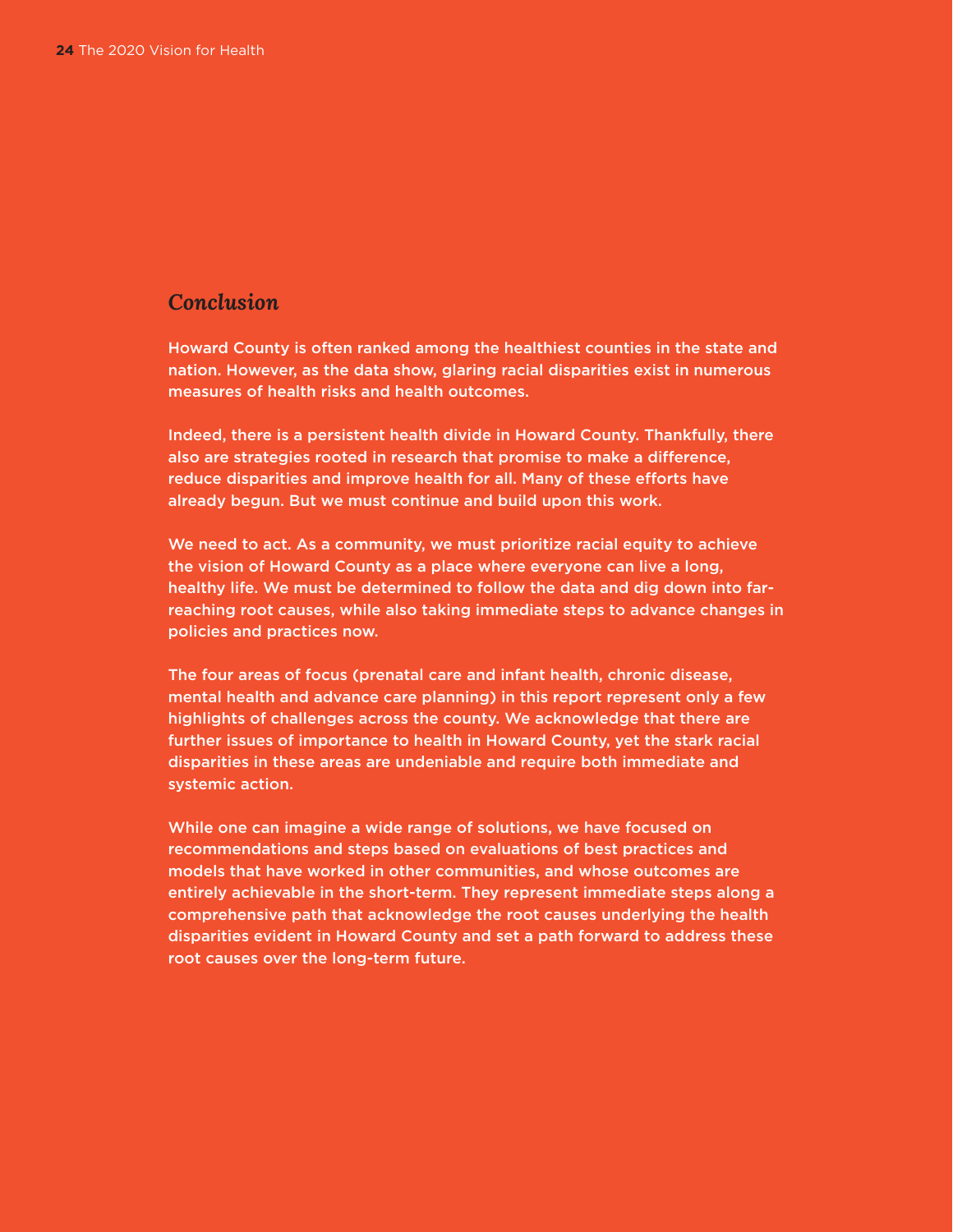### We have a prime opportunity to improve health for all of our residents. By building on our strengths and taking continued action, Howard County can be the healthiest county in the nation – a county that brings about the best we can be for all, and ensures our county, ultimately, as the best place to live in America.

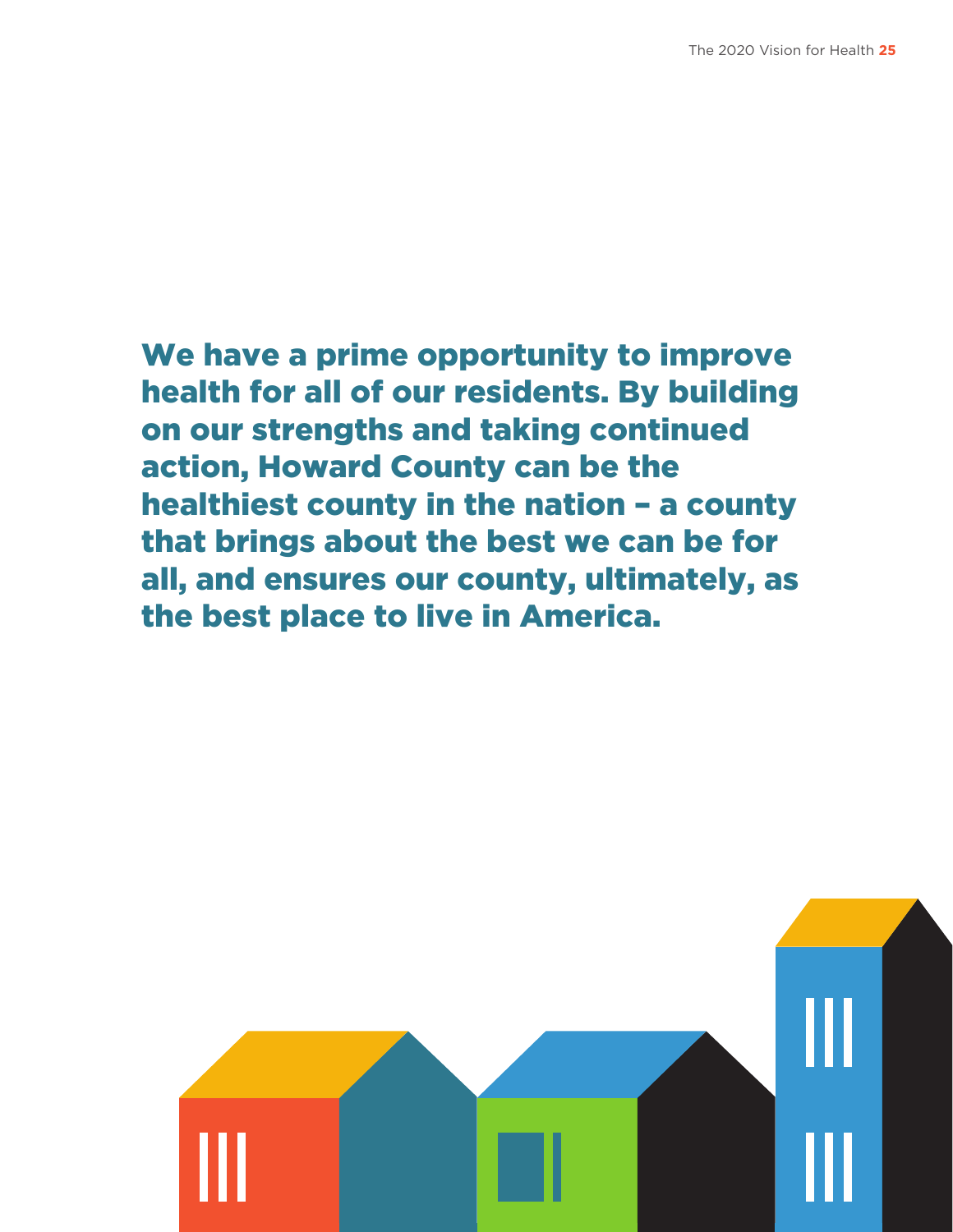#### **A note on ethno-racial classifications**

Throughout this report we use the racial classifications of Asian, Black, Latino and White. Occasionally we refer to "other" or "other people of color" which, depending on the original data source, includes Native Hawaiian or Other Pacific Islander, American Indian or Alaska Native. For consistency and ease of reading, we chose to use Latino (people who are from or descended from people from Latin America) even if the racial category in the original source was Hispanic (people who speak Spanish and/or are descended from Spanish-speaking populations). We acknowledge that the two words have different meanings even if colloquial language often uses them interchangeably.

This highlights a complicating factor surrounding ethno-racial classifications in socioeconomic statistics in general, and public health reporting in particular: while some surveys do not provide ethnic and racial information consistently or at all, and therefore do not differentiate racial and ethnic background in a way that matches the racial make-up of our county, we want to acknowledge that the diseases and issues discussed in this report can affect ALL members of our community. Unfortunately, we see this lack of reliable and disaggregated data across many sectors that are relevant to social issues. The Horizon Foundation recognizes the strong need for disaggregated data that allow us to demonstrate the scientific evidence for existing racial disparities and allow us to monitor progress as we tackle these challenges.<sup>91</sup>

#### **Endnotes**

- 1. Artiga, S. and Hinton, E. (2018). *Beyond Health Care: The Role of Social Determinants in Promoting Health and Health Equity.*  Retrieved from http://files.kff.org/attachment/issue-brief-beyond-health-care
- 2. Maryland Department of Health. (2019). *Maryland Vital Statistics, Infant Mortality in Maryland, 2018*. Retrieved from https:// health.maryland.gov/vsa/Documents/Infant\_Mortality\_Report\_2018.pdf
- 3. Maryland Department of Health. (2016). *Maryland Vital Statistics, Infant Mortality in Maryland, 2015*. Retrieved from https:// health.maryland.gov/vsa/Documents/Reports%20and%20 Data/Infant%20Mortality/Infant\_Mortality\_Report\_2015.pdf
- 4. Maryland Department of Health. (2015). *Maryland Vital Statistics, Infant Mortality in Maryland, 2014*. Retrieved from https:// health.maryland.gov/vsa/Documents/Reports%20and%20 Data/Infant%20Mortality/Infant\_Mortality\_Report\_2014.pdf
- 5. Maryland Department of Health. (2017). *Vital Statistics Jurisdictional Data. Howard County, p. 18 and 21, Tables 7 and 8*. Retrieved from https://health.maryland.gov/vsa/Documents/ Reports%20and%20Data/Jurisdictional/Births/TableHoward. pdf
- 6. Ibid. p. 18-23, Table 7 and Table 8.
- 7. Ibid. p. 16-17, Table 6.
- 8. Mustillo, S., Krieger, N., Gunderson, E. P., Sidney, S., McCreath, H., & Kiefe, C. I. (2004). Self-reported experiences of racial discrimination and Black-White differences in preterm and low-birthweight deliveries: the CARDIA Study. *American Journal of Public Health*, 94(12), 2125–2131. doi:10.2105/ ajph.94.12.2125
- 9. Collins, J. W., Jr, David, R. J., Handler, A., Wall, S., & Andes, S. (2004). Very low birthweight in African American infants: the role of maternal exposure to interpersonal racial discrimination. *American Journal of Public Health*, 94(12), 2132–2138. doi:10.2105/ajph.94.12.2132
- 10. Callaghan, W.M., MacDorman, M.F., Rasmussen, S.A., Qin, C., & Lackritz, E.M. (2006). The Contribution of Preterm Birth to Infant Mortality Rates in the United States. *Pediatrics, 118*(4), 1566-1573; doi: 10.1542/peds.2006-0860 Retrieved from https://www.ncbi.nlm.nih.gov/pubmed/17015548
- 11. Centers for Disease Control and Prevention. (2019). *Infant Mortality*. Retrieved from https://www.cdc.gov/reproductivehealth/maternalinfanthealth/infantmortality.htm
- 12. Reeves, R.V. & Matthew, D.B. (2016). 6 charts showing race gaps within the American middle class. *Brookings Institution*. Retrieved from https://www.brookings.edu/blog/social-mobility-memos/2016/10/21/6-charts-showing-race-gaps-withinthe-american-middle-class/
- 13. Gross, E., Efetevbia, V., & Wilkins, A. (2019). Racism and sexism against Black women may contribute to high rates of Black infant mortality. *Child Trends*. Retrieved from https:// www.childtrends.org/racism-sexism-against-black-womenmay-contribute-high-rates-black-infant-mortality
- 14. Ely, D., & Driscoll, A. (2019). Infant Mortality in the United States, 2017: Data from the Period Linked Birth/Infant Death File. Fig. 2. U.S. Department of Health and Human Services. Retrieved from https://www.cdc.gov/nchs/data/nvsr/nvsr68/ nvsr68\_10-508.pdf
- 15. Collins, J.W., Jr & David, R.J. (1990.) The differential effect of traditional risk factors on infant birthweight among Blacks and Whites in Chicago. *American Journal of Public Health*, 80, 679-681. Retrieved from https://doi.org/10.2105/ AJPH.80.6.679.
- 16. Dennis, J. A., & Mollborn, S. (2013). Young maternal age and low birth weight risk: An exploration of racial/ethnic disparities in the birth outcomes of mothers in the United States. *The Social Science Journal*, 50(4), 625–634. doi:10.1016/j. soscij.2013.09.008
- 17. Kleinman, J.C. & Kessel, S.S. (1987). Racial Differences in Low Birth Weight. *New England Journal of Medicine*. Retrieved from https://www.nejm.org/doi/pdf/10.1056/ NEJM198709173171207
- 18. David, R., & Collins, J., Jr. (2007). Disparities in infant mortality: what's genetics got to do with it?. *American Journal of Public Health*, 97(7), 1191–1197. doi:10.2105/AJPH.2005.068387
- 19. Kramer, M.R., & Hogue, C.R. (2009). What Causes Racial Disparities in Very Preterm Birth? A Biosocial Perspective. *Epidemiologic Reviews*, 31(1), 84-98. https://doi.org/10.1093/ ajerev/mxp003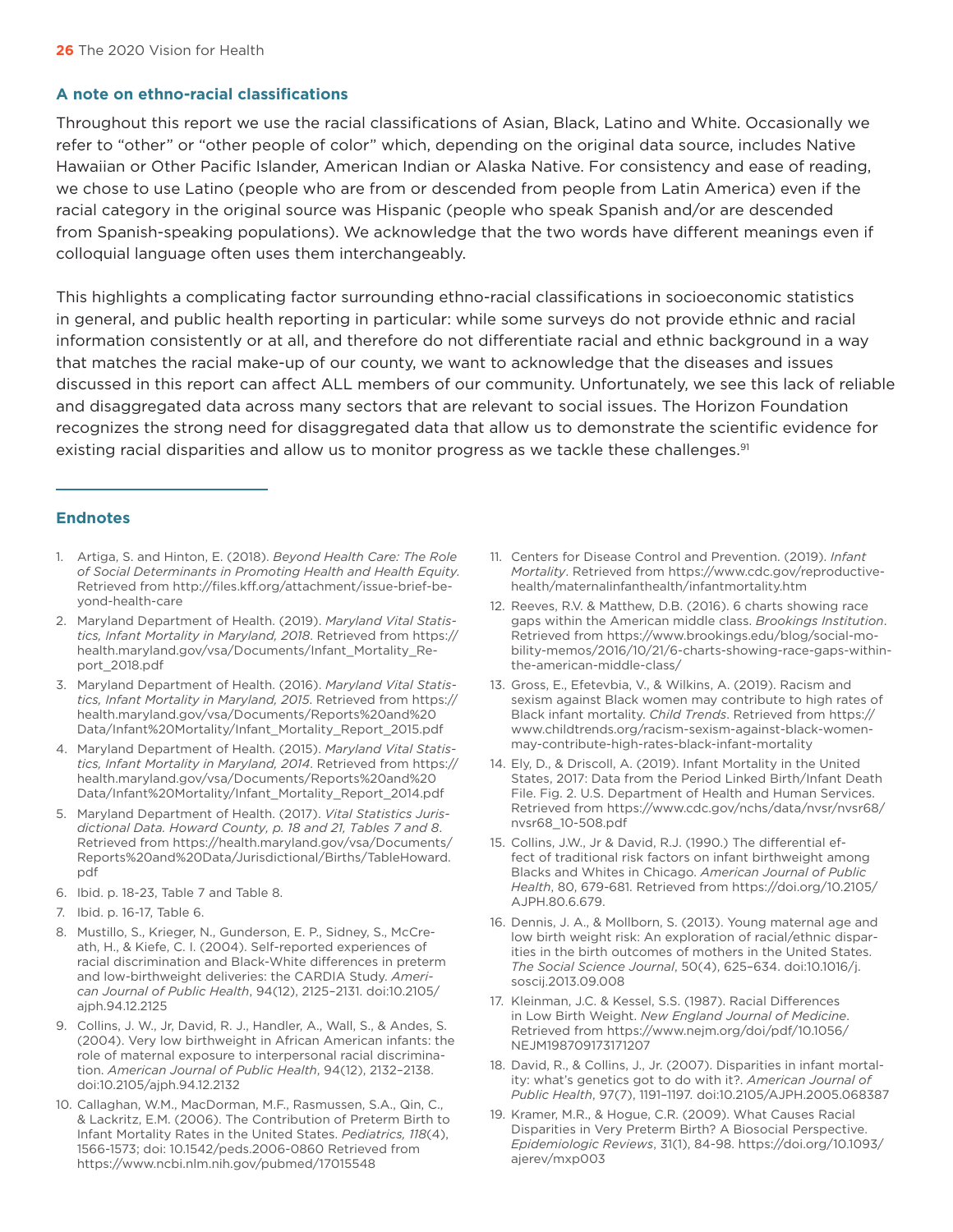- 20.Villarosa, Linda. (2018, April 11). Why America's Black Mothers and Babies Are in a Life-or-Death Crisis. *The New York Times Magazine*. Retrieved from https://www.nytimes. com/2018/04/11/magazine/Black-mothers-babies-death-maternal-mortality.html.
- 21. Hoffman, K. M., Trawalter, S., Axt, J. R., & Oliver, M. N. (2016). Racial bias in pain assessment and treatment recommendations, and false beliefs about biological differences between Blacks and Whites. *Proceedings of the National Academy of Sciences of the United States of America*, 113(16), 4296–4301. doi:10.1073/pnas.1516047113
- 22. Ibid.
- 23. Anachebe, N.F., & Sutton, M.Y. (2003). Racial disparities in reproductive health outcomes. *American Journal of Obstetrics & Gynecology*, 188(4):S37-42. Doi: 10.1067/mob.2003.245
- 24. National Partnership for Women & Families. (2018). *Black Women's Maternal Health: A Multifaceted Approach to Addressing Persistent and Dire Health Disparities*. Retrieved from http://www.nationalpartnership.org/our-work/resources/ health-care/maternity/black-womens-maternal-health-issuebrief.pdf
- 25. Kaiser Family Foundation. (2019). *Health Coverage and Care of Undocumented Immigrants*. Retrieved from https:// www.kff.org/disparities-policy/issue-brief/health-coverage-and-care-of-undocumented-immigrants/
- 26. Fabi, Rachel. (2019). Why Physicians Should Advocate for Undocumented Immigrants' Unimpeded Access to Prenatal Care. *AMA Journal of Ethics*. Retrieved from https://journalofethics.ama-assn.org/article/why-physicians-should-advocate-undocumented-immigrants-unimpeded-access-prenatal-care/2019-01
- 27. American Academy of Pediatrics. (2019). American Academy of Pediatrics Addresses Racism and Its Health Impact on Children and Teens. [Press release]. Retrieved from https:// www.aap.org/en-us/about-the-aap/aap-press-room/Pages/ AAP-Addresses-Racism-and-Its-Health-Impact-on-Childrenand-Teens.aspx
- 28. American Public Health Association. (2006). Reducing Racial/Ethnic and Socioeconomic Disparities in Preterm and Low Birthweight Births. Retrieved from https://www.apha. org/policies-and-advocacy/public-health-policy-statements/ policy-database/2014/07/18/10/01/reducing-racial-ethnic-and-socioeconomic-disparities-in-preterm-and-low-birthweight-births
- 29. Smith, I., Bentley-Edwards, K., El-Amin, S. and Darity, W. (2018). Fighting at Birth: Eradicating the Black-White Infant Mortality Gap. *Duke University Samuel DuBois Cook Center on Social Equity and Insight Center for Community Economic Development*. Retrieved from https://insightcced.org/ wp-content/uploads/2018/03/EradicatingBlackInfantMortality-March2018-DRAFT4.pdf
- 30.Pestronk, R. M., Franks, M. L., REACH Team, Healthy Start Team, & PRIDE Team (2003). A partnership to reduce African American infant mortality in Genesee County, Michigan. *Public health reports* (Washington, D.C. : 1974), 118(4), 324–335. doi:10.1093/phr/118.4.324
- 31. Howard County, Maryland. (2019). *Age-Adjusted Death Rates for Leading Causes: 2005 – 2017.* Available from Open Howard – Howard County Open Data Portal Website https://opendata. howardcountymd.gov/Health/Age-Adjusted-Death-Rates-for-Leading-Causes-2005-2/j7s2-ynf8
- 32. State of Maryland. (2017). *SHIP Age-Adjusted Mortality Rate from Heart Disease 2009-2017*. *Howard County*. Available from Open Data Portal Website https://opendata.maryland. gov/Health-and-Human-Services/SHIP-Age-Adjusted-Mortality-Rate-From-Heart-Diseas/e3du-cv4i
- 33. OpinionWorks. (2018). *2018 Howard County Health Assessment Survey Data Tables*. Unpublished data.
- 34.State of Maryland. (2017 data). *SHIP Emergency Department*

*Visit Rate Due To Diabetes 2008-2017. Howard County.* Available from Open Data Portal Website https://opendata. maryland.gov/Health-and-Human-Services/SHIP-Emergency-Department-Visit-Rate-Due-To-Diabet/e6q8-2q3b

- 35. State of Maryland. (2017 data). *SHIP Emergency Department Visit Rate Due To Hypertension 2008-2017. Howard County.*  Available from Open Data Portal Website https://opendata. maryland.gov/Health-and-Human-Services/SHIP-Emergency-Department-Visit-Rate-Due-To-Hypert/kkwk-z6q5
- 36. OpinionWorks. (2018). *Howard County Health Assessment Survey 2018 Final Report*, p. 26. Retrieved from Howard County Health Department Website https://www.howardcountymd. gov/LinkClick.aspx?fileticket=iWBIqglB6jQ%3d&portalid=0& timestamp=1560884401119
- 37. Harvard T.H. Chan School of Public Health. (2016). *Obesity Causes*. Retrieved from https://www.hsph.harvard.edu/obesity-prevention-source/obesity-causes/
- 38. Maryland Department of Health, Prevention and Health Promotion Administration. (2016). *Maryland Youth Risk Behavior Survey 2016, Maryland High School Survey*. Retrieved from https://phpa.health.maryland.gov/ccdpc/Reports/Documents/2016%20YRBS%20YTS%20Reports/2016Howard-HS%20Summary%20Tables.pdf.
- 39. Rudd Center for Food Policy & Obesity. (2017). Sixth Grade Student Health Survey Data. Unpublished data.
- 40.Ibid.
- 41. Cockerham, W. C., Hamby, B. W., & Oates, G. R. (2017). The Social Determinants of Chronic Disease. *American Journal of Preventive Medicine*, 52(1S1), S5–S12. doi:10.1016/j.amepre.2016.09.010
- 42. Rudd Center for Food Policy & Obesity, Council on Black Health, Salud America! (2019). Increasing disparities in unhealthy food advertising targeted to Hispanic and Black youth. *Rudd Report*, p. 8. Retrieved from http://uconnruddcenter.org/files/Pdfs/TargetedMarketingReport2019.pdf
- 43. Rudd Center for Food Policy & Obesity. (2017). Sixth Grade Student Health Survey Data. Unpublished data.
- 44.Collins, S.R., Bhupal, H.K., & Doty, M.M. (2017). Health Insurance Coverage Eight Years After the ACA: Fewer Uninsured Americans and Shorter Coverage Gaps, but More Underinsured. *The Commonwealth Fund*. Retrieved from https:// www.commonwealthfund.org/sites/default/files/2019-02/ Collins hlt ins coverage 8 years after ACA 2018 biennial\_survey\_tables.pdf
- 45. Maryland Department of Health, Prevention and Health Promotion Administration. (2016). *Maryland Youth Risk Behavior Survey 2016, Maryland Middle School Survey, p. 47*. Retrieved from https://phpa.health.maryland.gov/ccdpc/Reports/ Documents/2016%20YRBS%20YTS%20Reports/2016HowardMS%20Summary%20Tables.pdf
- 46.OpinionWorks. (2018). *2018 Howard County Health Assessment Survey Data Tables*. Unpublished data.
- 47. Howard County Government. (2017). *WalkHoward: Howard County Pedestrian Master Plan, p. 8 and 34*. Retrieved from https://walkhoward.files.wordpress.com/2017/12/compressed\_ walkhoward\_fulldoc\_oct\_11\_20171.pdf
- 48.Focus for Health. *Chronic Illness and the State of Our Children's Health*. Retrieved from https://www.focusforhealth.org/ chronic-illnesses-and-the-state-of-our-childrens-health/
- 49.Howard County Health Department. (2018). *Suicide Prevention, Howard County Youth*. Retrieved from https://www. howardcountymd.gov/LinkClick.aspx?fileticket=6nrdbJlH-7JI%3d&tabid=1390&portalid=0
- 50.American Psychiatric Association. (2017). *Mental Health Disparities: Diverse Populations*, p.2. Retrieved from https://www. psychiatry.org/File%20Library/Psychiatrists/Cultural-Competency/Mental-Health-Disparities/Mental-Health-Facts-for-Diverse-Populations.pdf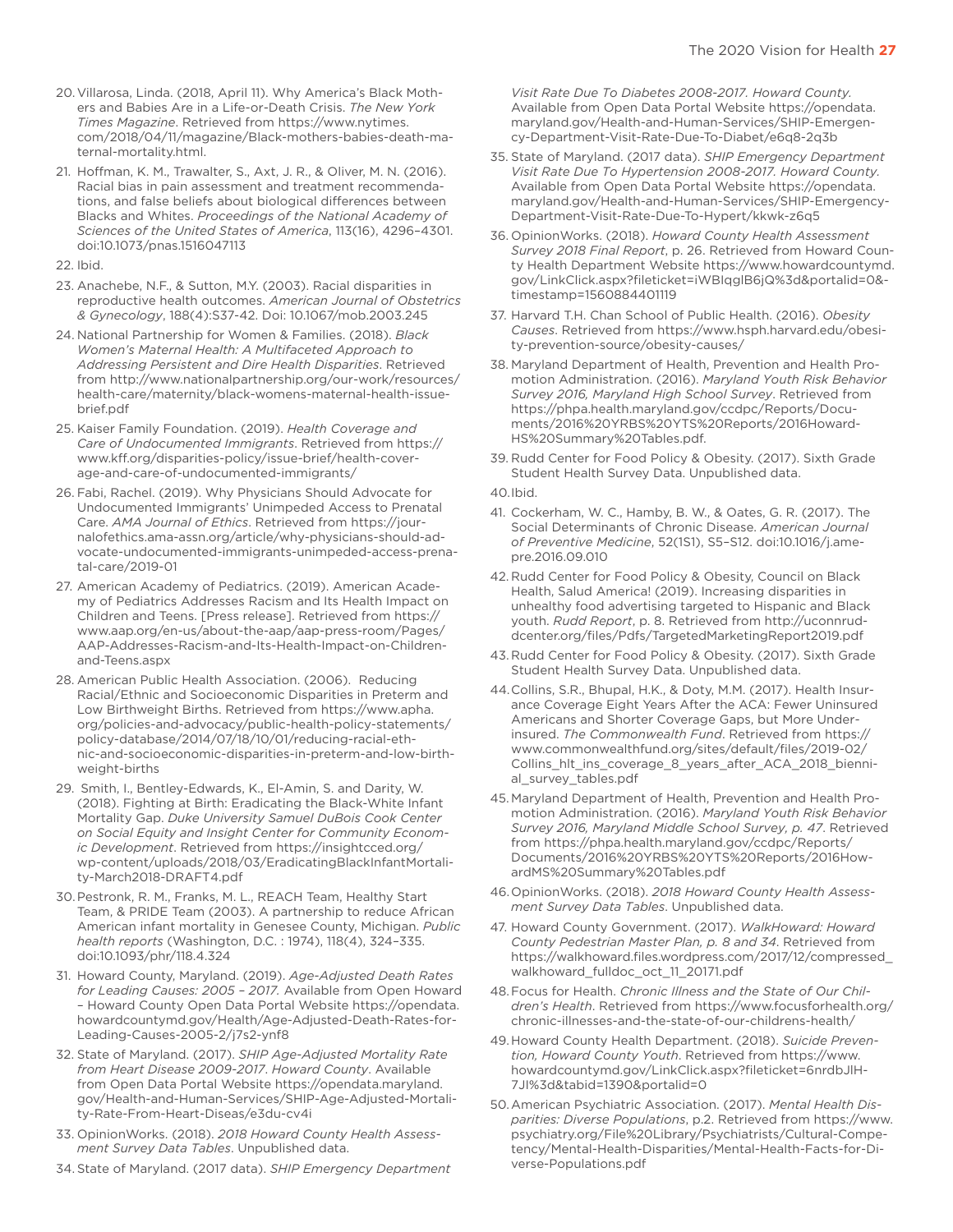#### **28** The 2020 Vision for Health

- 51. OpinionWorks. (2018). *Howard County Health Assessment Survey 2018 Final Report*, p. 50-54. Retrieved from Howard County Health Department Website https://www.howardcountymd.gov/LinkClick.aspx?fileticket=iWBIqglB6jQ%3d& portalid=0&timestamp=1560884401119
- 52. Maryland Department of Health, Prevention and Health Promotion Administration. (2016). *Maryland Youth Risk Behavior Survey* 2016, Maryland High School Survey, p. 14. Retrieved from https://phpa.health.maryland.gov/ccdpc/Reports/Documents/2016%20YRBS%20YTS%20Reports/2016Howard-HS%20Summary%20Tables.pdf.

Note: The original source for these data (Maryland Department of Health's Youth Risk Behavior Survey) breaks data down by the following categories: White, Black, Hispanic/ Latino, All Other Races and Multiple Races. This explains the lack of information on Asians in this segment of the report. We recognize this lack of differentiation is a common problem with public health statistics and underscores the need for more robust practices in disaggregating available data.

- 53. Ibid., p. 16.
- 54. OpinionWorks. (2018). *2018 Howard County Health Assessment Survey Data Tables*. Unpublished data.
- 55. State of Maryland. (2017). SHIP Emergency Department Visits Related To Mental Health Conditions 2008-2017. Howard County. Available from Open Data Portal Website: https:// opendata.maryland.gov/Health-and-Human-Services/ SHIP-Emergency-Department-Visits-Related-To-Mental/xiqrnb66
- 56. State of Maryland. (2017). *SHIP Emergency Department Visits For Addictions-Related Conditions 2008-2017*. *Howard County.* Available from Open Data Portal Website https://opendata. maryland.gov/Health-and-Human-Services/SHIP-Emergency-Department-Visits-For-Addictions-Re/n4s3-z5pf
- 57. Harvard Medical School. (2014). The prevalence and treatment of mental illness today. *Harvard Health Publishing*. Retrieved from https://www.health.harvard.edu/mind-and-mood/theprevalence-and-treatment-of-mental-illness-today
- 58. Pieterse, A.L., Todd, N.R., Neville, H.A., & Carter, R.T. (2012). Perceived racism and mental health among Black American adults: a meta-analytic review. *Journal of Counseling Psychology, 59 (1), 1-9*.
- 59. Nadal, K. L., & Haynes, K. (2012). The effects of sexism, gender microaggressions, and other forms of discrimination on women's mental health and development. In P. K. Lundberg-Love, K. L. Nadal, & M. A. Paludi (Eds.), Women's psychology. *Women and mental disorders* (p. 87–101). Praeger/ABC-CLIO.
- 60.Díaz, R. M., Ayala, G., Bein, E., Henne, J., & Marin, B. V. (2001). The impact of homophobia, poverty, and racism on the mental health of gay and bisexual Latino men: findings from 3 US cities. *American Journal of Public Health, 91*(6), 927–932. doi:10.2105/ajph.91.6.927
- 61. Lin, L., Stamm, K., & Christidis, P. (2018). How diverse is the psychology workforce? American Psychological Association. Retrieved from https://www.apa.org/monitor/2018/02/datapoint
- 62. McGuire, T.G. and Miranda, J. (2008). Racial and Ethnic Disparities in Mental Health Care: Evidence and Policy Implications. *Health Affairs (Project Hope), 27*(2), 393-403. doi:10.1377/ hlthaff.27.2.393
- 63. Agency for Healthcare Research and Quality. (2018). *2018 National Healthcare Quality and Disparities Report*. Retrieved from https://www.ahrq.gov/research/findings/nhqrdr/ nhqdr18/index.html
- 64.Perry, B. L., Harp, K. L., & Oser, C. B. (2013). Racial and Gender Discrimination in the Stress Process: Implications for African American Women's Health and Well-Being. *Sociological perspectives: SP: official publication of the Pacific Sociological Association, 56*(1), 25–48.
- 65. Rowan, K., McAlpine, D., & Blewett, L. (2013). Access and Cost Barriers to Mental Health Care by Insurance Status, 1999

to 2010. *Health Affairs (Project Hope)*, 32(10), 1723–1730. Retrieved from https://www.ncbi.nlm.nih.gov/pmc/articles/ PMC4236908/

- 66. Byrd, W. M., and Clayton, L. A. (2001). Race, Medicine, and Health Care in the United States: A Historical Survey. J*ournal of the National Medical Association, 93*(3 Suppl), 11S–34S.
- 67. Fiscella, K. and Sanders, M.R. (2016). Racial and Ethnic Disparities in the Quality of Health Care *Annual Review of Public Health*, 37(1), 375-394. doi: 10.1146/annurev-publhealth-032315-021439
- 68. Clement, S., Schauman, O., Graham, T., Maggione, F., Evans-Lacko, S., Bezborodovs, N., Morgan, C., Rusch, N., Brown, J.S.L., & Thornicroft, G. (2015). What is the impact of mental health related stigma on help-seeking? A systematic review of quantitative and qualitative studies. *Psychological Medicine, 45*(1), 11-27. doi: 10.1017/S0033291714000129.
- 69. Corrigan, P. and Miller, F. (2004). Shame, blame, and contamination: A review of the impact of mental illness stigma on family members. *Journal of Mental Health, 13*(6), 537-548. doi: 10.1080/09638230400017004
- 70. Unite for Sight. Module 1: Introduction to Global Mental Health: Effects of Mental Health on Individuals and Populations. Retrieved from https://www.uniteforsight.org/mental-health/ module1
- 71. OpinionWorks. (2018). *Howard County Health Assessment Survey 2018 Final Report*, p. 97-98. Retrieved from Howard County Health Department Website https://www.howardcountymd.gov/LinkClick.aspx?fileticket=iWBIqglB6jQ%3d& portalid=0&timestamp=1560884401119
- 72. OpinionWorks. (2018). *Howard County Health Assessment Survey 2018 Final Report*, p. 97-98. Retrieved from Howard County Health Department Website https://www.howardcountymd.gov/LinkClick.aspx?fileticket=iWBIqglB6jQ%3d& portalid=0&timestamp=1560884401119
- 73. Ibid. p. 100.
- 74. Ibid. p. 97-98. The Opinionworks report groups those who identity as Native Hawaiian or Other Pacific Islander, American Indian or Alaska Native into "Other races."
- 75. Johnson, K. S., Kuchibhatla, M., & Tulsky, J. A. (2008). What explains racial differences in the use of advance directives and attitudes toward hospice care?. *Journal of the American Geriatrics Society, 56*(10), 1953–1958. doi:10.1111/j.1532- 5415.2008.01919.x
- 76. Fischer, Stacy M., Sauaia, A., Min, S., & Kutner, J. (2012). "Advance Directive Discussions: Lost in Translation or Lost Opportunities?" *Journal of Palliative Medicine, 15*(1), 86-92. doi: 10.1089/jpm.2011.0328
- 77. Perkins, H. S., Geppert, C. M., Gonzales, A., Cortez, J. D., & Hazuda, H. P. (2002). Cross-cultural similarities and differences in attitudes about advance care planning. J*ournal of General Internal Medicine, 17*(1), 48–57. doi:10.1046/j.1525- 1497.2002.01032.x
- 78. Smith, A.K. et al. (2008), Racial and Ethnic Differences in Advance Care Planning Among Patients With Cancer: Impact of Terminal Illness Acknowledgment, Religiousness, and Treatment Preferences. *Journal of Clinical Oncology, 26*(25), 4131–4137.
- 79. Boag, W., Suresh, H., Celi, L., Szolovits, P., & Ghassemi, M. (2018). Racial Disparities and Mistrust in End-of-Life Care. *Machine Learning for Healthcare (MLHC 2018*). Retrieved from: https://arxiv.org/pdf/1808.03827.pdf
- 80.Carroll, Aaron E. (2019). Doctors and Racial Bias: Still a Long Way to Go. *The New York Times*. Retrieved from https://www. nytimes.com/2019/02/25/upshot/doctors-and-racial-bias-stilla-long-way-to-go.html
- 81. Orlovic, M., Smith, K., & Mossialos, E. (2018). Racial and ethnic differences in end-of-life care in the United States: Evidence from the Health and Retirement Study (HRS). *SSM - Population Health, 7*, 100331. doi:10.1016/j.ssmph.2018.100331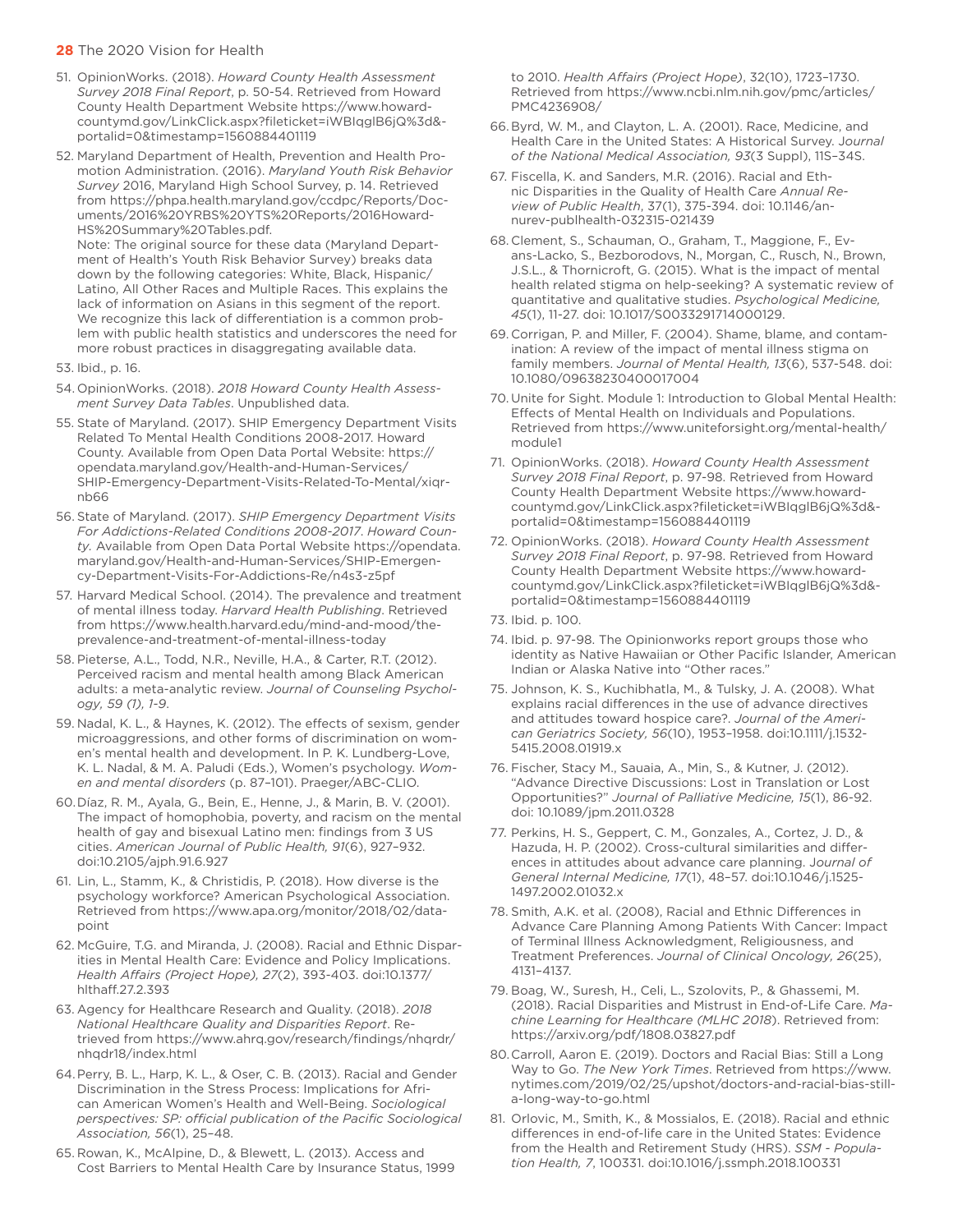- 82. Boag, W., Suresh, H., Celi, L., Szolovits, P., & Ghassemi, M. (2018). Racial Disparities and Mistrust in End-of-Life Care. *Machine Learning for Healthcare (MLHC 2018)*. Retrieved from: https://arxiv.org/pdf/1808.03827.pdf
- 83. Ibid.
- 84.Hopp, F. and Duffy, S. (2015). Racial Variations in Endof-Life Care. *Journal of the American Geriatrics Society.* Retrieved from https://onlinelibrary.wiley.com/doi/ abs/10.1111/j.1532-5415.2000.tb04724.x
- 85. Orlovic, M., Smith, K., & Mossialos, E. (2018). Racial and ethnic differences in end-of-life care in the United States: Evidence from the Health and Retirement Study (HRS). *SSM - Population Health, 7*, 100331. doi:10.1016/j.ssmph.2018.100331
- 86. United States Census Bureau. *Quick Facts: Howard County, Maryland*. Retrieved from https://www.census.gov/quickfacts/ fact/table/howardcountymaryland/POP815217#POP815217
- 87. Yang, J., Park, N.S., Chiriboga, D.A., Radhakrishnan, K., & Kim, M.T. (2017). The Knowing–Doing Gap in Advance Directives in Asian Americans: The Role of Education and Acculturation. *American Journal of Hospice & Palliative Medicine*, 34(9), 874- 879. doi: 10.1177/1049909116668518
- 88. Fischer, Stacy M., Sauaia, A., Min, S., & Kutner, J. (2012). Advance Directive Discussions: Lost in Translation or Lost Opportunities? *Journal of Palliative Medicine*, 15(1), 86-92. doi: 10.1089/jpm.2011.0328
- 89. Perkins, H. S., Geppert, C. M., Gonzales, A., Cortez, J. D., & Hazuda, H. P. (2002). Cross-cultural similarities and differences in attitudes about advance care planning. *Journal of General Internal Medicine, 17*(1), 48–57. doi:10.1046/j.1525- 1497.2002.01032.x
- 90.Yonashiro-Cho, J., Cote, S. & Enguidanos, S. (2016). Knowledge About and Perceptions of Advance Care Planning and Communication of Chinese-American Older Adults. J*ournal of the American Geriatrics Society, 64*(9),1884-1889. Retrieved from: https://onlinelibrary.wiley.com/doi/abs/10.1111/jgs.14261
- 91. Rodriguez-Lainz, A. et al., (2017), Collection of Data on Race, Ethnicity, Language, and Nativity by US Public Health Surveillance and Monitoring Systems: Gaps and Opportunities. *Public Health Reports, 133*(1), 45-54. Retrieved from https://journals. sagepub.com/doi/full/10.1177/0033354917745503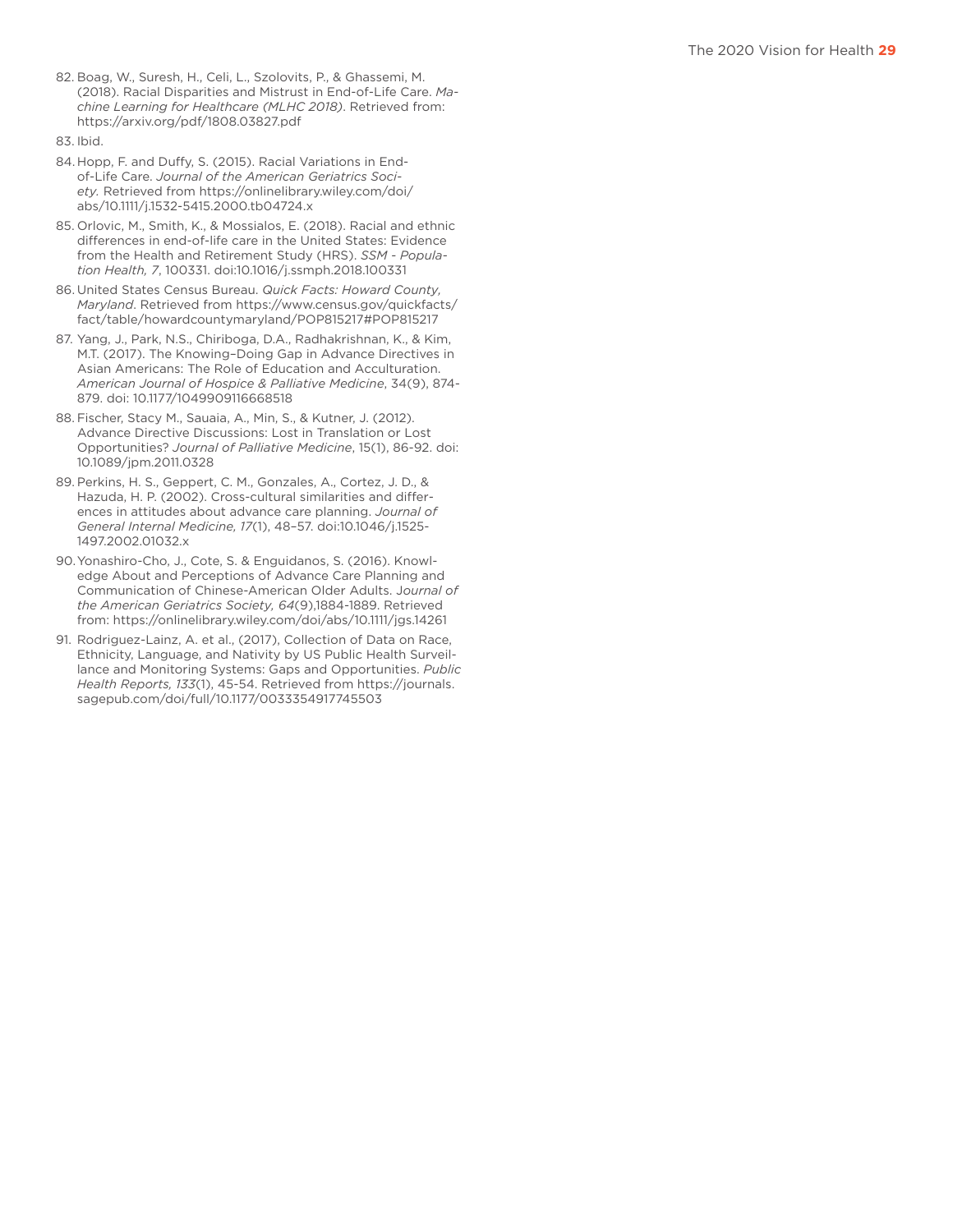÷.

#### **Notes**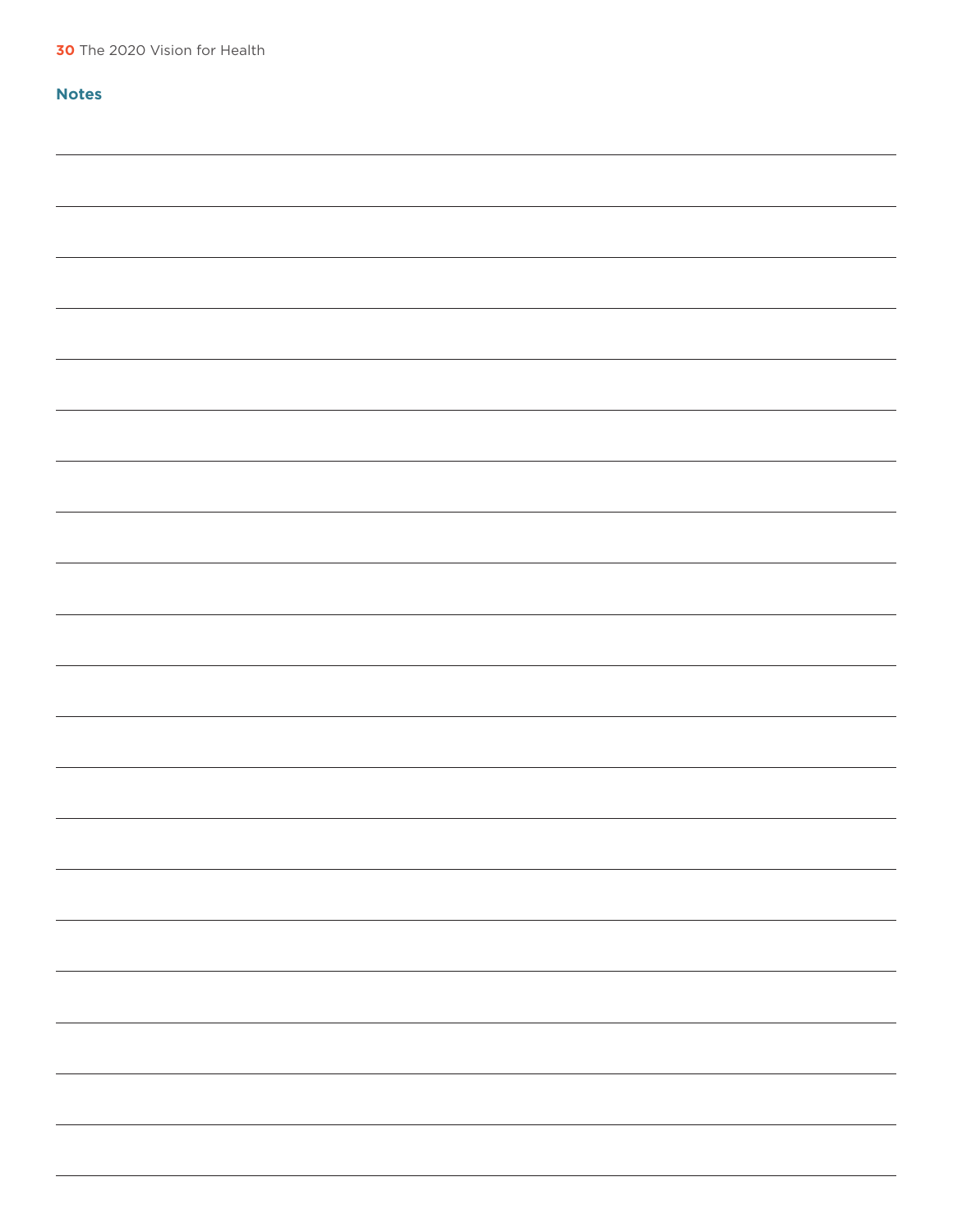